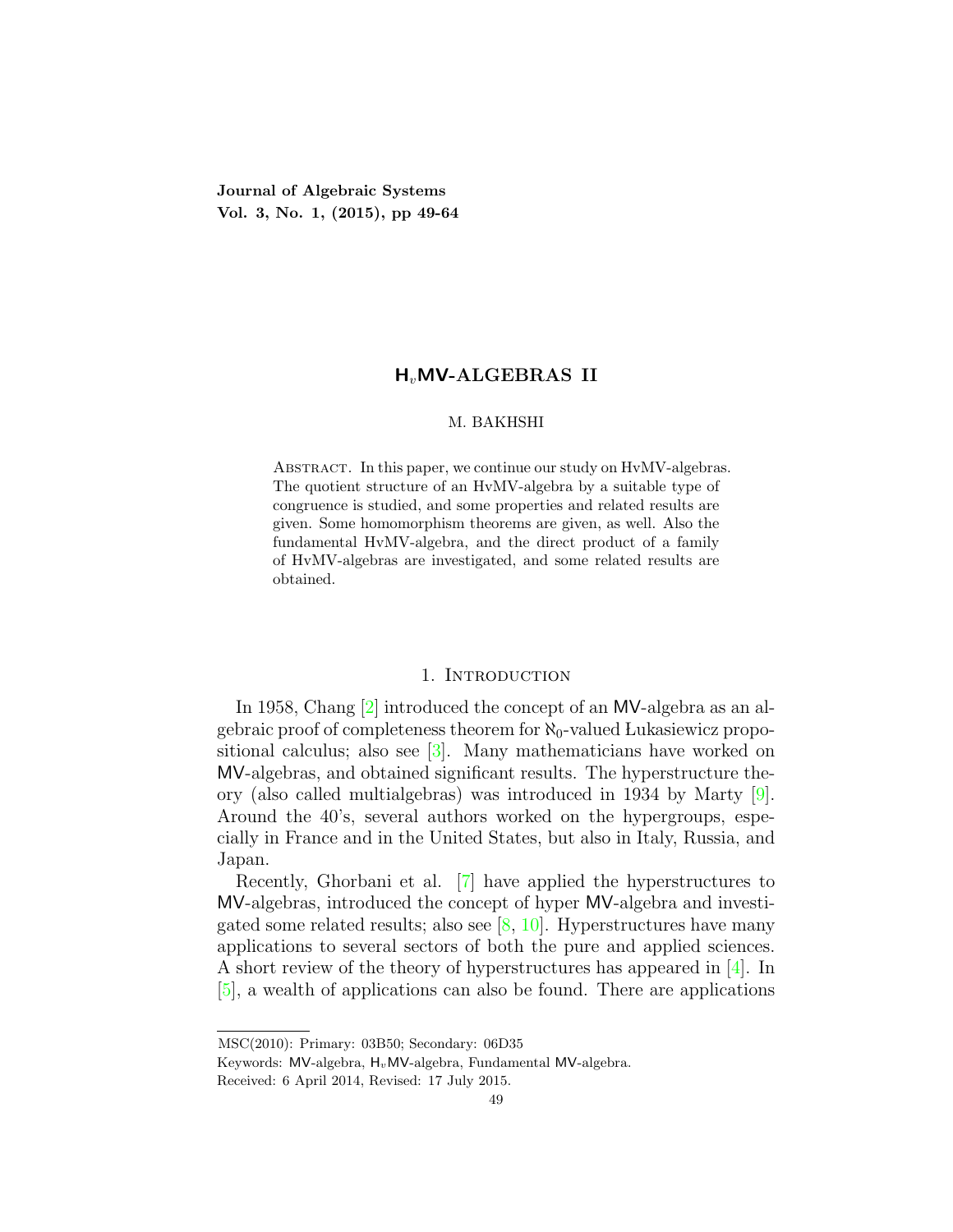to the following subjects: geometry, hypergraphs, binary relations, lattices, fuzzy set and rough sets, automata, cryptography, combinatorics, codes, artificial intelligence, and probabilities.

 $H_v$ -structures were introduced by Vougiouklis in the 4th AHA congress  $[11]$  $[11]$  $[11]$ ; also see  $[12]$  $[12]$  and  $[13]$  $[13]$ . The concept of  $H_v$ -structure constitute a generalization of the well-known algebraic hyperstructures (hypergroup, hyperring, hypermodule, and so on). Actually, some axioms concerning the above hyperstructures such as the associative law, and distributive law have been replaced by their corresponding weak axioms. The reader finds in [\[12\]](#page-15-9) some basic definitions and theorems about  $H_v$ -structures. Since then, the study of the  $H_v$ -structure theory has been pursued in many directions by Vougiouklis, Davvaz, Spartalis and others. A survey of the most results and applications of *Hv*structure theory is based up on many papers, some of which contain more detailed presentations (see  $[6]$  $[6]$ ).

In this paper, the quotient structure of  $H<sub>v</sub>MV$ -algebras, direct product of H*v*MV-algebras, and their direct product are introduced, and their properties are investigated, as mentioned in the abstract.

## 2. Preliminaries

This section is devoted to give some preliminaries from the literature For more details, we refer to the references.

**Definition 2.1.** An MV-algebra is an algebra  $(M; +, ^{*}, 0)$  of type  $(2,1,0)$ , satisfying the following properties:

- $(MV1)$  + is associative,
- $(MV2)$  + is commutative,
- $(MV3)$   $x + 0 = x$ ,
- $(MV4)$   $(x^*)^* = x$ ,
- $(MV5)$   $x + 0^* = 0^*$
- $(MV6)$   $(x^* + y)^* + y = (y^* + x)^* + x$ .

On any MV-algebra *M*, a binary relation ' $\leq$ ' can be defined as  $x \leq y$ , if and only if  $x^* + y = 0^*$ . Then  $\leq$  is a partial ordering in *M*.

In this section, the concept of an  $H<sub>v</sub>$ MV-algebra is introduced, and some basic results are given.

**Definition 2.2.** An  $H<sub>v</sub>MV-algebra$  is a non-empty set, H endowed with a binary hyperoperation '*⊕*', a unary operation '*<sup>∗</sup>* ', and a constant, '0' satisfying the following conditions:

 $(H_v M V1)$   $x \oplus (y \oplus z) \cap (x \oplus y) \oplus z \neq \emptyset$ , (weak associativity)  $(H_v MV2)$   $x \oplus y \cap y \oplus x \neq \emptyset$ , (weak commutativity)  $(H_v M V3)$   $(x^*)^* = x$ ,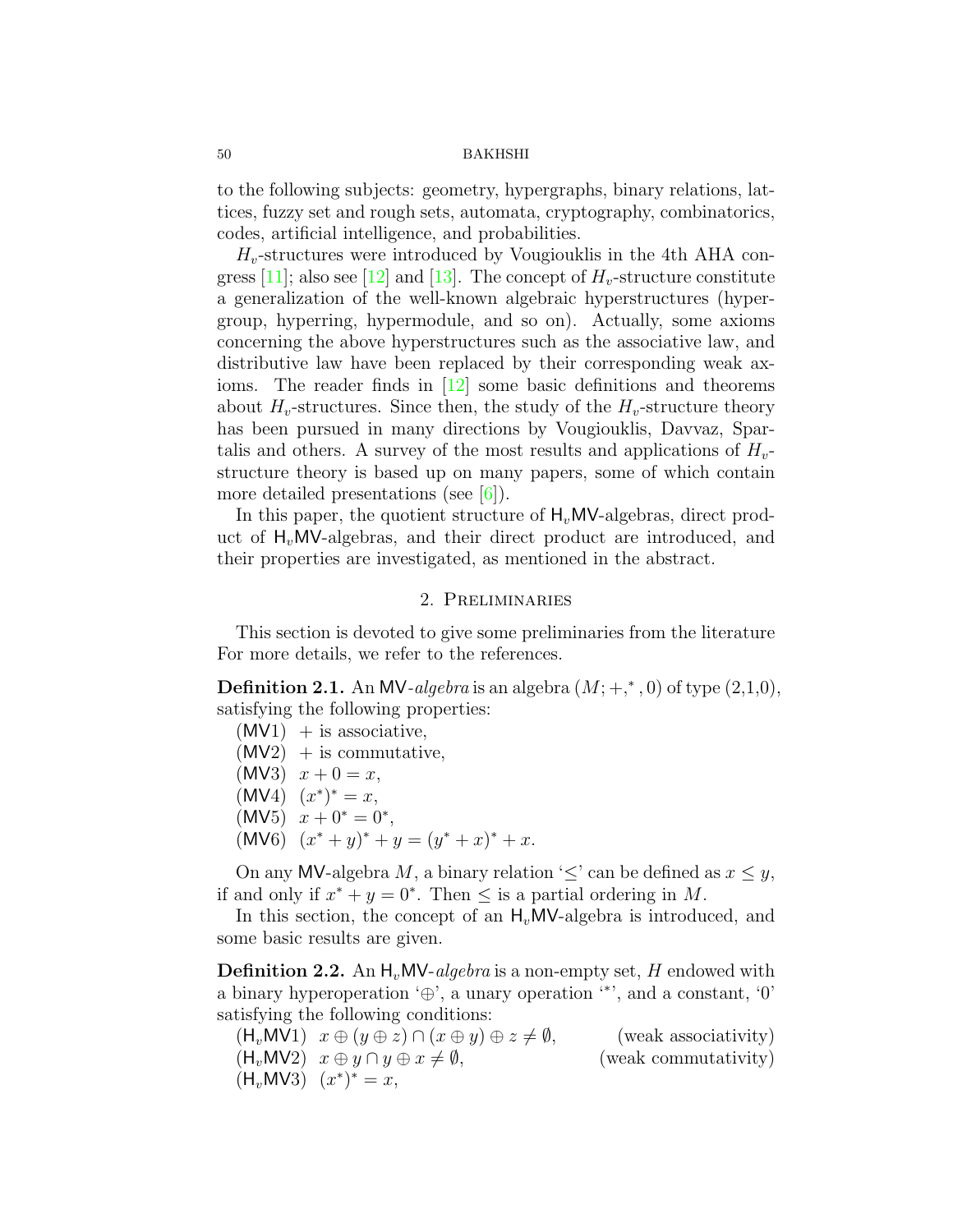$(x^* \oplus y)^* \oplus y \cap (y^* \oplus x)^* \oplus x \neq \emptyset$ ,  $(H_v M V5)$  0<sup>\*</sup> ∈  $x \oplus 0^* \cap 0^* \oplus x$ , (H<sub>*v*</sub>MV6) 0<sup>\*</sup> ∈ *x* ⊕ *x*<sup>\*</sup> ∩ *x*<sup>\*</sup> ⊕ *x*,  $(H_v \text{MV7})$   $x \in x \oplus 0 \cap 0 \oplus x$ ,  $(\mathsf{H}_v \mathsf{MV}8)$   $0^* \in x^* \oplus y \cap y \oplus x^*$  and  $0^* \in y^* \oplus x \cap x \oplus y^*$  imply  $x = y$ .

**Remark 2.3.** On any  $H_vMV$ -algebra *H*, we can define a binary relation '*≼*' by

$$
x \preceq y \iff 0^* \in x^* \oplus y \cap y \oplus x^*.
$$

Hence, the condition  $(H_vMV8)$  can be redefined as follows:

 $x \prec y$  and  $y \prec x$  imply  $x = y$ .

Let *A* and *B* be non-empty subsets of *H*. By  $A \preceq B$ , we mean that there exist  $a \in A$ , and  $b \in B$ , such that  $a \preceq b$ . For  $A \subseteq H$ , denote the set  $\{a^* : a \in A\}$  by  $A^*$  and  $0^*$  by 1.

On *H*, we define a hyperoperation ' $\odot$ ' as  $x \odot y = (x^* \oplus y^*)^*$ . The next theorem gives some properties.

**Proposition 2.4.** *In any*  $H_vMV$ -algebra *H*, the following hold:  $\forall x, y \in$ *H* and  $\forall A, B \subseteq H$ ,

- $(1)$   $x \odot (y \odot z) \cap (x \odot y) \odot z \neq \emptyset$ ,
- $(2)$   $x \odot y \cap y \odot x \neq \emptyset$ ,
- (3) 0 ∈  $x \odot 0 \cap 0 \odot x$ ,
- $(4)$   $0 \in x \odot x^* \cap x^* \odot x$ ,
- $(5)$  *x*  $\in$  *x*  $\odot$  1 ∩ 1  $\odot$  *x,*

**Definition 2.5.** Let  $(H; \oplus, ^{*}, 0_H)$ , and  $(K; \otimes, ^{*}, 0_K)$  be  $H_v$ MV-algebras, and let  $f : H \longrightarrow K$  be a function satisfying the following conditions:

- $f(0_H) = 0_K$
- $f(x^*) = f(x)^*,$
- $(3)$   $f(x^*) \preceq f(x)^*$ ,
- $f(x \oplus y) = f(x) \otimes f(y),$
- $(f(x \oplus y) \subseteq f(x) \otimes f(y)).$

*f* is called a *homomorphism,* if it satisfies the conditions (1), (2), and (4); it is called a *weak homomorphism* if it satisfies the conditions  $(1), (3), \text{ and } (5), \text{ Clearly, if } f \text{ is a homomorphism, } f(1) = 1. \text{ For }$ convenience, we use the same operations for *H* and *K*.

By kerf, we mean the set  $\{x \in H : f(x) = 0\}$ . As usual, a homomorphism that is one-to-one (resp. onto) is called a *monomorphism* (resp. *epimorphism*). A homomorphism which is both an epimorphism and a monomorphism is called an *isomorphism*. If  $f : H \longrightarrow K$  is an isomorphism, we say that *H* and *K* are isomorphic, and we write  $H \simeq K$ .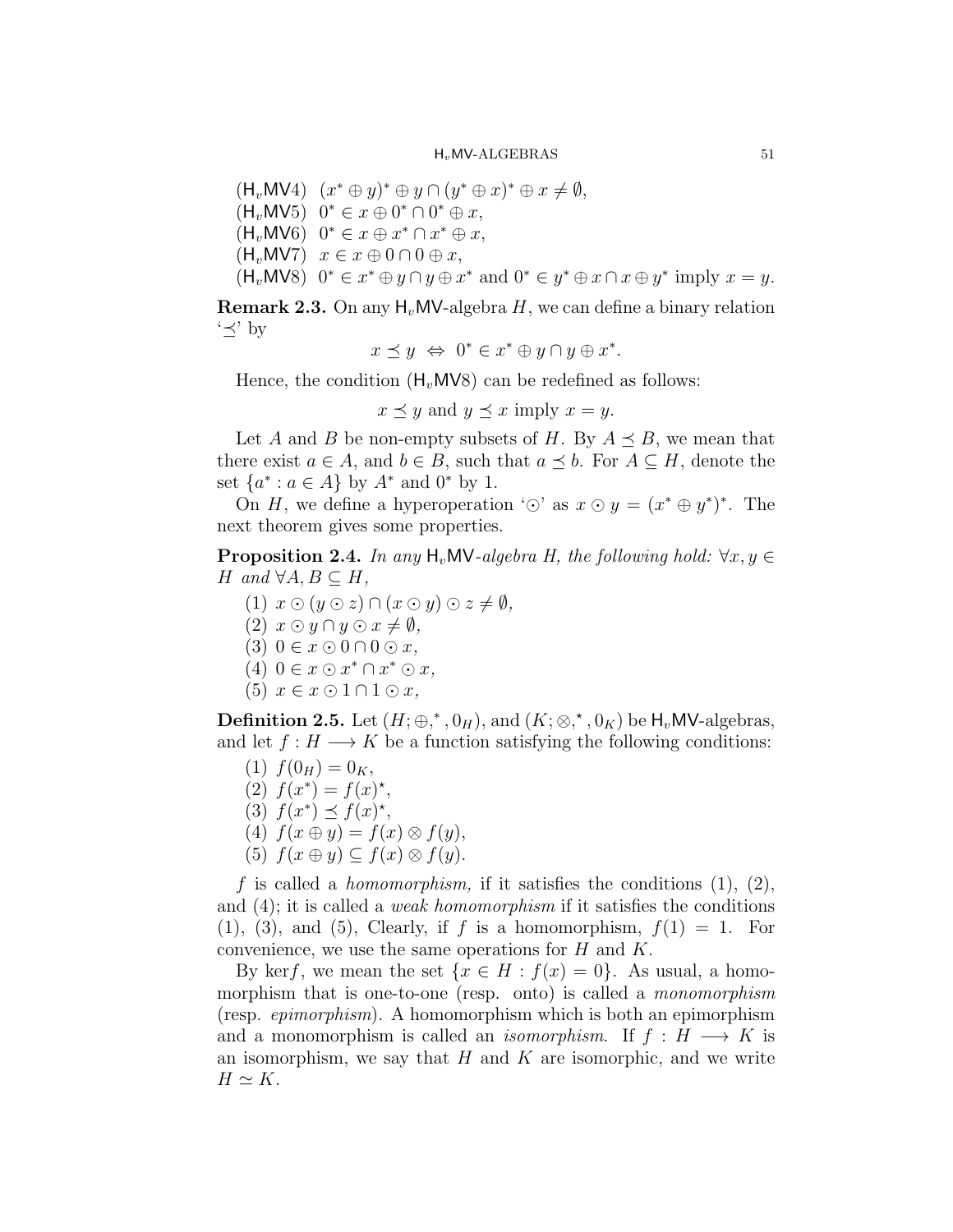<span id="page-3-0"></span>**Theorem 2.6.** *Let*  $f : H \longrightarrow K$  *be a homomorphism.* 

- (1) *f is one-to-one, if and only if*  $ker f = \{0\}$ *.*
- (2) *f is an isomorphism, if and only if there exists a homomorphism*  $f^{-1}: K \longrightarrow H$ *, such that*  $ff^{-1} = 1_K$  *and*  $f^{-1}f = 1_H$ *.*

**Definition 2.7.** A non-empty subset  $S$  of  $H$  is called an  $H_v$ MV-*subalgebra* of *H*, if  $(S; \oplus, ^{*}, 0)$  is itself an  $H_v$ MV-algebra.

The next proposition gives an equivalent condition for an  $H_vMV$ subalgebra.

**Proposition 2.8.** *A nonempty subset S of H is an*  $H_vMV$ -subalgebra *of H if and only if*

 $(1)$   $x \oplus y \subseteq S$ *, for all*  $x, y \in S$ *,*  $(2)$   $x^* \in S$ *, for all*  $x \in S$ *.* 

**Corollary 2.9.** *A non-empty subset S of H is an*  $H_vMV$ -subalgebra, if *and only if*

- $(1)$   $0 \in S$ ,
- $(2)$   $x^* \oplus y \subseteq S$ , for all  $x, y \in S$ .

**Definition 2.10.** Let *I* be a non-empty subset of *H*, satisfying  $(I_0)$ .  $x \leq y$ , and  $y \in I$  imply  $x \in I$ .

Then *I* is called

- (1) an  $H_vMV$ -*ideal*, if  $x \oplus y \subseteq I$ , for all  $x, y \in I$ ,
- (2) a *weak*  $H_v$ MV-*ideal*, if  $x \oplus y \preceq I$ , for all  $x, y \in I$ .

It is easy to see that, in any  $H_n$ MV-algebra  $H$ ,  $\{0\}$  is a weak  $H_n$ MVideal, and obviously, *H* is an  $H_v$ MV-ideal of *H*. Also, every  $H_v$ MV-ideal is a weak  $H_vMV$ -ideal.

**Theorem 2.11.** *Let*  $f : H \longrightarrow K$  *be a homomorphism.* 

- $(1)$  *kerf is a weak*  $H_n$ MV-*ideal of H.*
- (2) If I is an  $H_vMV$ -ideal of K,  $f^{-1}(I)$  is an  $H_vMV$ -ideal of H.

From now on, in this paper,  $H$  is denoted by an  $H_vMV$ -algebra, unless otherwise stated.

# 3. Quotient structures

In this section, it is shown that how we can construct the quotient H*v*MV-algebra from the old one, and some homomorphism theorems are stated and proved. We start with a definition.

**Definition 3.1.** Let  $\theta$  be a binary relation in *H*, and  $A, B \subseteq H$ . We say that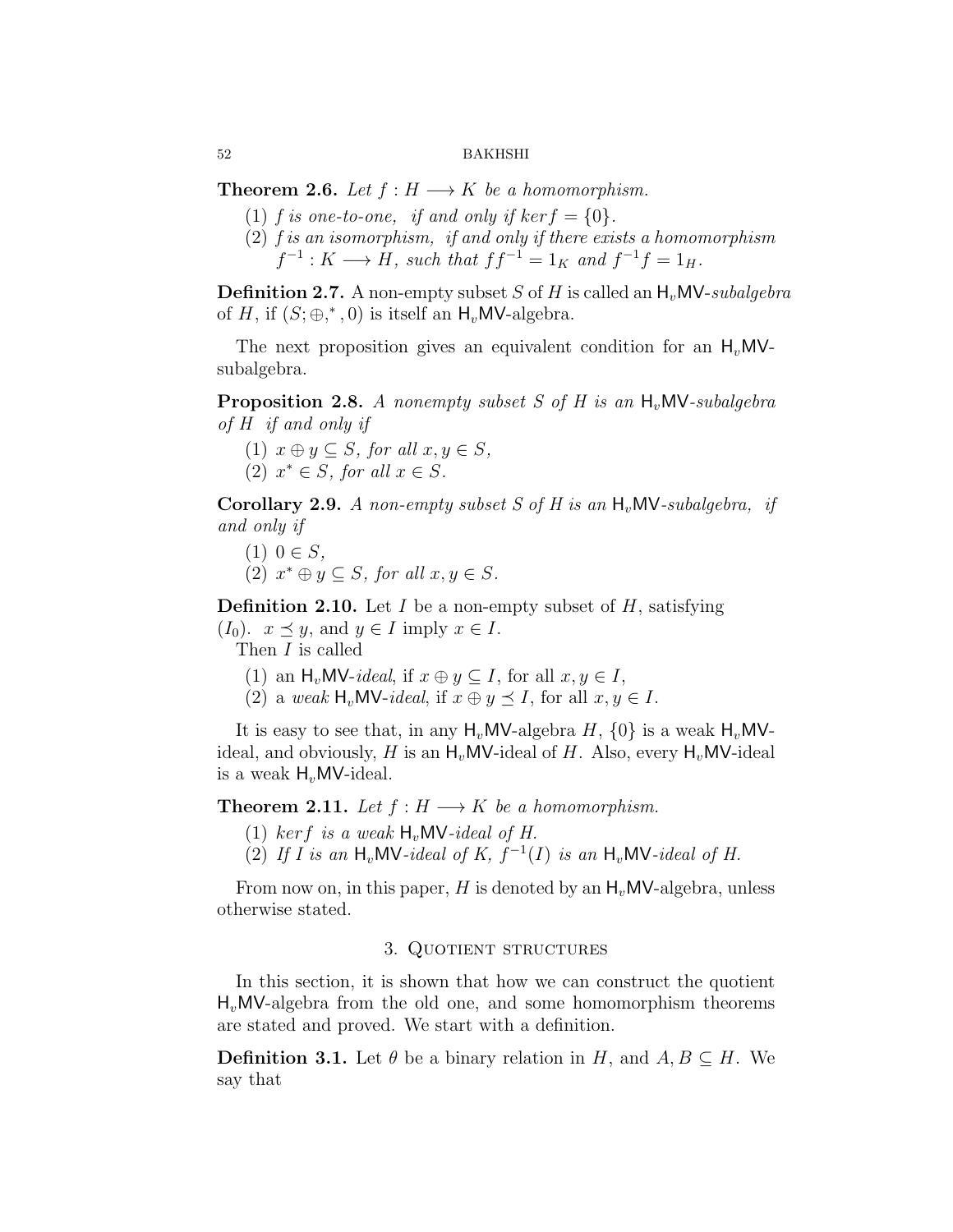- (1)  $A\theta_s B$ , if for all  $a \in A$ , and for all  $b \in B$ ,  $a\theta b$ ,
- (2)  $\widehat{A}\theta B$ , if for all  $a \in A$ , there exists  $b \in B$ , and for all  $b \in B$ , there exists  $a \in A$ , such that  $a\theta b$ ,
- (3)  $A\theta_{sw}B$ , if for all  $a \in A$  there exists  $b \in B$ , such that  $a\theta b$ ,
- (4)  $A\theta_w B$ , if there exist  $a \in A$ , and  $b \in B$ , such that  $a\theta b$ .

Obviously,  $\theta_s \subseteq \theta \subseteq \theta_{sw} \subseteq \theta_w$ .

It must be noticed that when *A* and *B* are singleton,  $\theta = \theta_s = \theta_{sw} =$ *θw*.

<span id="page-4-2"></span>**Proposition 3.2.** *Let*  $\theta$  *be a transitive relation in*  $H$ *, and*  $A, B, C \subseteq H$ *.* 

- (1) If  $A\theta_wB$  and  $B\theta_{sw}C$ , then  $A\theta_wC$ .
- (2) If  $A\theta_{sw}B$  and  $B\theta_{sw}C$ , then  $A\theta_{sw}C$ .
- (3) If  $A\theta_s B$  and  $B\theta_s C$ , then  $A\theta_s C$ .
- (4) If  $A\theta_s B$  and  $B\theta_{sw}C$ , then  $A\theta_{sw}C$ .
- (5) If  $A\theta_s B$  and  $B\theta_w C$ , then  $A\theta_{sw} C$ .
- (6) If  $A\theta_s B$  and  $B\theta C$ , then  $A\theta C$ .
- (7) If  $A\theta B$  and  $B\theta C$ , then  $A\theta C$ *.*

*Proof.* Routine. □

<span id="page-4-4"></span>**Definition 3.3.** Let  $\theta$  be a binary relation in *H* with the property

<span id="page-4-0"></span>*xθy* implies that *x ∗ θy<sup>∗</sup> .* (3.1)

*θ* is said to be

- *strongly compatible*, if  $x\theta y$  and  $u\theta v$  imply that  $x \oplus u \theta_s y \oplus v$ .
- *compatible*, if  $x\theta y$  and  $u\theta v$  imply that  $x \oplus u \theta y \oplus v$ .
- *s-weak compatible*, if  $x\theta y$  and  $u\theta v$  imply that  $x \oplus u$   $\theta_{sw}y \oplus v$ .
- *weakly compatible*, if  $x\theta y$  and  $u\theta v$  imply that  $x \oplus u \theta_w y \oplus v$ .

It is clear that every strongly compatible relation is compatible, every compatible relation is s-weak compatible, and every s-weak compatible relation is weakly compatible.

<span id="page-4-3"></span>**Theorem 3.4.** *Let θ be a reflexive and transitive binary relation in H. Then*  $\theta$  *is compatible, if and only if ([3.1\)](#page-4-0) holds, and,* 

<span id="page-4-1"></span>*xθy implies that*  $x \oplus a \theta y \oplus a$  *and*  $a \oplus x \theta a \oplus y$ , (3.2)

*for all*  $x, y, a \in H$ .

*Proof.* Assume that  $\theta$  is compatible,  $x\theta y$ , and  $a \in H$ . Since  $\theta$  is reflexive, so  $a\theta a$ , whence  $x \oplus a \theta y \oplus a$  and  $a \oplus x \theta a \oplus y$ .

Conversely, assume that  $\theta$  satisfies [\(3.2](#page-4-1)),  $x\theta y$ , and  $u\theta v$ . Hence,  $x \oplus$  $u \theta y \oplus u$  and  $y \oplus u \theta y \oplus v$ , whence, by Proposition [3.2](#page-4-2)(7),  $x \oplus u \theta y \oplus v$ .  $\Box$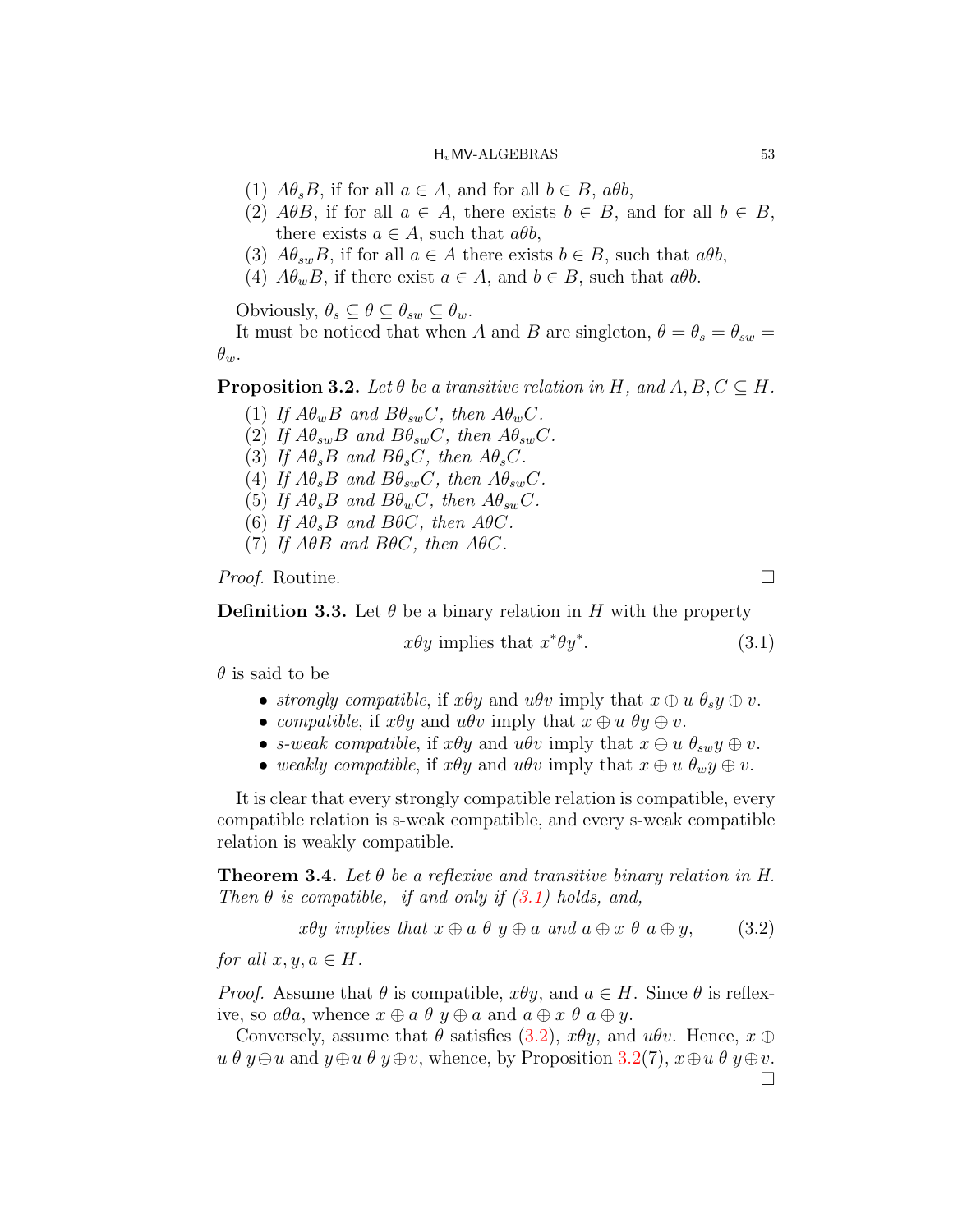<span id="page-5-1"></span>**Remark 3.5.** In virtue of Proposition [3.2,](#page-4-2) it is easy to see that an analogous result holds for strongly compatible relations, and s-weak compatible relations.

**Proposition 3.6.** *Every reflexive weakly compatible relation θ in H satisfies:*

$$
x\theta y \implies that \ x \oplus a \ \theta_w \ y \oplus a \ and \ a \oplus x \ \theta_w \ a \oplus x. \tag{3.3}
$$

*Proof.* The proof is similar to the proof of Theorem [3.4.](#page-4-3)

<span id="page-5-0"></span>**Proposition 3.7.** *Let θ be a symmetric binary relation in H. Then θ is compatible, if and only if it is s-weak compatible.*

*Proof.* In virtue of the observation just after Definition [3.3](#page-4-4), it is enough to prove that every symmetric s-weak compatible relation is compatible. Assume that  $\theta$  is a symmetric s-weak compatible, and  $x\theta y$  and  $u\theta v$ , for  $x, y, u, v \in H$ . Then  $x \oplus u \theta_{sw} y \oplus v$ , which means that for all  $a \in x \oplus u$ , there exists  $b \in y \oplus v$ , such that  $a\theta b$ . Since  $\theta$  is symmetric, so  $y\theta x$  and  $v\theta u$ , whence  $y \oplus v \theta_{sw} x \oplus u$ , i.e., for all  $b \in y \oplus v$ , there exists  $a \in x \oplus u$ , such that  $a\theta b$ . This implies that  $x \oplus u \theta y \oplus v$ , i.e.,  $\theta$ is compatible.  $\Box$ 

In virtue of Definition [3.3](#page-4-4) and Proposition [3.7,](#page-5-0) we define three types of congruences in *H*.

**Definition 3.8.** Let  $\theta$  be an equivalence relation in *H* that satisfies  $(3.1)$  $(3.1)$ .  $\theta$  is called a:

- *strong congruence*, if it is strongly compatible.
- *• congruence*, if it is compatible.
- *• weak congruence*, if it is weakly compatible.

**Corollary 3.9.** Let  $\theta$  be an equivalence relation in H.  $\theta$  is a congru*ence, if and only if it satisfies ([3.1](#page-4-0)) and ([3.2](#page-4-1)).*

**Example 3.10.** (i) Obviously, in any  $H_v$ MV-algebra *H*,  $\nabla_H$  is a strong congruence in *H*.

(ii) Let  $H = \{0, a, b, 1\}$ , and let the operations  $\oplus$  and  $*$  be defined as shown in Table [1](#page-6-0). Then  $(H; \oplus, ^{*}, 0)$  is a proper  $\mathsf{H}_v \mathsf{MV}\text{-algebra}$  (see [\[1](#page-15-12)]).

Let  $\theta = \{(0,0), (a, a), (b, b), (1, 1), (a, b), (b, a)\}\$ . Obviously,  $\theta$  is an equivalence relation in  $H$ , which satisfies  $(3.1)$  $(3.1)$ . Also it is easily verified that  $\theta$  is weakly compatible. Hence,  $\theta$  is a weak congruence in *H*.

(iii) Let  $H = \{0, a, b, c, 1\}$ , and consider Table [2](#page-6-1). Then  $(H; \oplus, ^{*}, 0)$  is an  $H_v$ MV-algebra (see [\[1](#page-15-12)]). Let

$$
\theta = \{(0,0), (a,a), (b,b), (c,c), (1,1), (a,b), (b,a), (a,c), (c,a), (b,c), (c,b), (0,1), (1,0)\}.
$$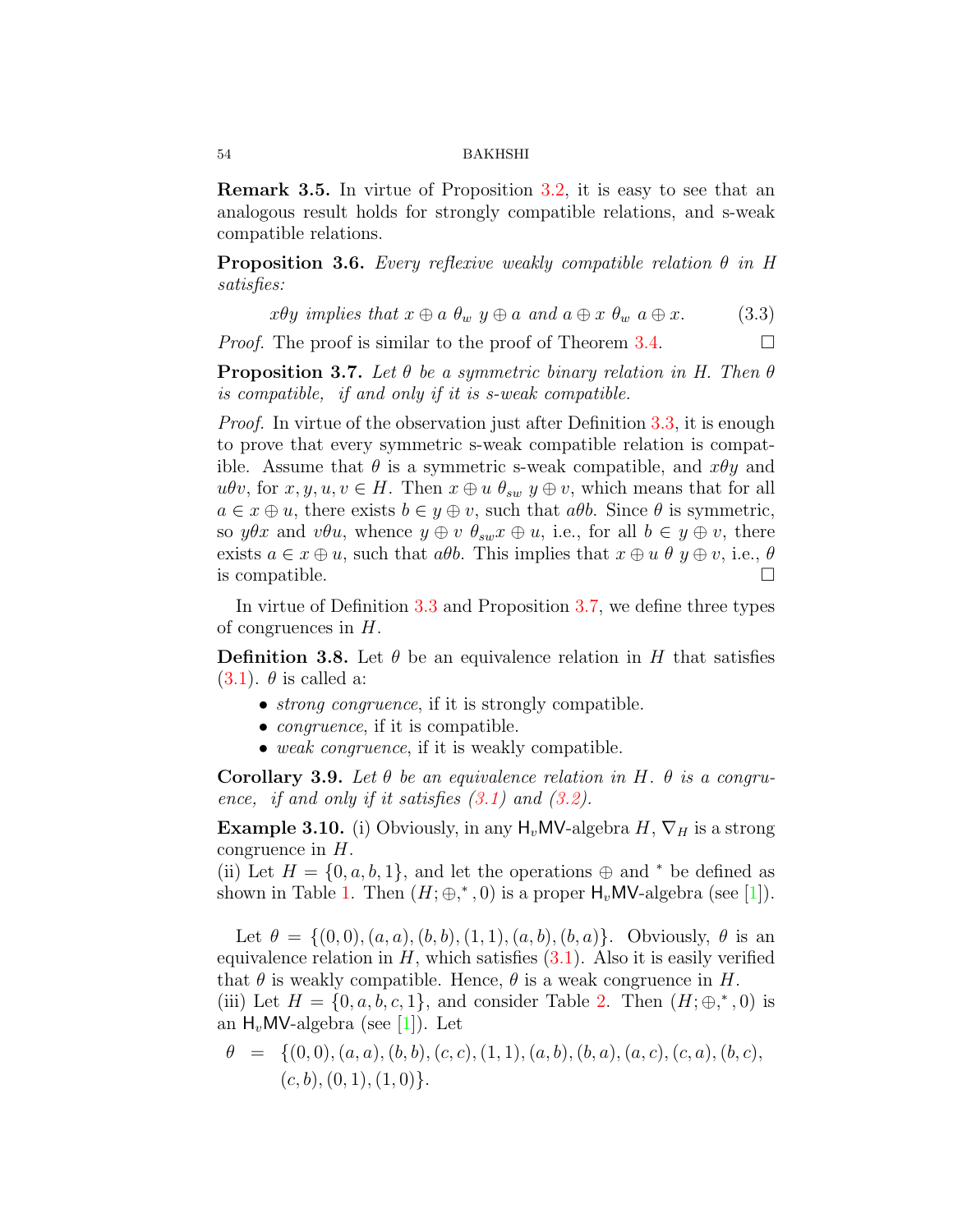H*v*MV-ALGEBRAS 55

| ₩           |             | a             |             |               |
|-------------|-------------|---------------|-------------|---------------|
| $\theta$    | $\{0,a\}$   | $\{0,a,b\}$   | $\{0,a,b\}$ | $\{0,a,b,1\}$ |
| $\mathbf a$ | ${0,a,b,1}$ | $\{0,b\}$     | $\{0,1\}$   | ${a,b,1}$     |
| b           | ${a,b}$     | $\{0,a,b,1\}$ | $\{0\}$     | $\{0,a,b,1\}$ |
| 1           | $\{0,a,1\}$ | ${0,a,b,1}$   | $\{1\}$     | $\{0,a,b,1\}$ |
| $\ast$      |             |               | а           |               |

<span id="page-6-0"></span>Table 1. The Cayley table of *⊕* and *<sup>∗</sup>*

| $\oplus$ | U               | $\mathbf{a}$    | $\mathbf{d}$    | $\rm c$         |                 |
|----------|-----------------|-----------------|-----------------|-----------------|-----------------|
| $\theta$ | $\{0\}$         | $\{0,a\}$       | $\{0,b\}$       | $\{0,c\}$       | $\{0,a,b,c,1\}$ |
| a        | $\{0,a\}$       | $\{0,a\}$       | $\{0,a,b,c,1\}$ | $\{0,a,b,c,1\}$ | ${0,a,b,c,1}$   |
| b        | $\{0,b\}$       | $\{0,a,b,c,1\}$ | $\{0,a,b,c,1\}$ | $\{0,a,b,c\}$   | $\{0,a,b,c,1\}$ |
| С        | $\{0,c\}$       | $\{0,a,b,c,1\}$ | $\{0,a,b,c\}$   | $\{0,a,b,c,1\}$ | $\{0,a,b,c,1\}$ |
|          | $\{0,a,b,c,1\}$ | $\{0,a,b,c,1\}$ | $\{0,a,b,c,1\}$ | $\{0,a,b,c,1\}$ | $\{0,a,b,c,1\}$ |
| $*$      |                 |                 | a               |                 |                 |

<span id="page-6-1"></span>Table 2. The Cayley table of '*⊕*' and '*<sup>∗</sup>* '

It is not difficult to verify that  $\theta$  is a congruence in  $H$ .

In virtue of Remark [3.5](#page-5-1), we can check that an analogous result holds for strong congruences and weak congruences.

**Definition 3.11.** A binary relation  $\theta$  in *H* is called *regular*, if  $x^* \oplus$  $y\theta_w\{0^*\}\$ and  $y^*\oplus x\theta_w\{0^*\}\$ imply  $x\theta y$ .

For a congruence  $\theta$  in *H*, let  $x/\theta$  be the congruence class of *x*, and  $H/\theta = \{x/\theta : x \in H\}$ . We define the operations ' $\oplus$ ' and '<sup>\*</sup>' on  $H/\theta$  by

 $x/\theta \oplus y/\theta = \{a/\theta : a \in x \oplus y\}$  and  $(x/\theta)^* = x^*/\theta$ .

Then we have the following theorem:

<span id="page-6-2"></span>**Theorem 3.12.** Let H be an  $H<sub>v</sub>$ MV-algebra, and  $\theta$  be a regular con*gruence in H. Then*  $(H/\theta, \oplus, ^*, 0/\theta)$  *forms an*  $H_v$ MV-algebra.

*Proof.* We first prove that ' $\oplus$ ' and '\*' are well-defined. Let  $x, y \in H$ be such that  $x/\theta = y/\theta$ . This implies that  $x\theta y$ , and so  $x^*\theta y^*$ , whence  $x^*/\theta = y^*/\theta$ . This means that  $(x/\theta)^* = (y/\theta)^*$ . Let  $x_1, x_2, y_1, y_2 \in H$ be such that  $x_1/\theta = y_1/\theta$ , and  $x_2/\theta = y_2/\theta$ . Then  $x_1 \oplus x_2 \theta y_1 \oplus x_2$ , and  $y_1 \oplus x_2 \theta y_1 \oplus y_2$  whence  $x_1 \oplus x_2 \theta y_1 \oplus y_2$ , by Proposition [3.2\(](#page-4-2)7). If  $a/\theta \in x_1/\theta \oplus x_2/\theta$ , then  $a/\theta = b/\theta$ , for some  $b \in x_1 \oplus x_2$  and so  $a\theta b$ and *bθc*, where  $c \in y_1 \oplus y_2$ . Thus  $a/\theta = c/\theta \in y_1/\theta \oplus y_2/\theta$ , proving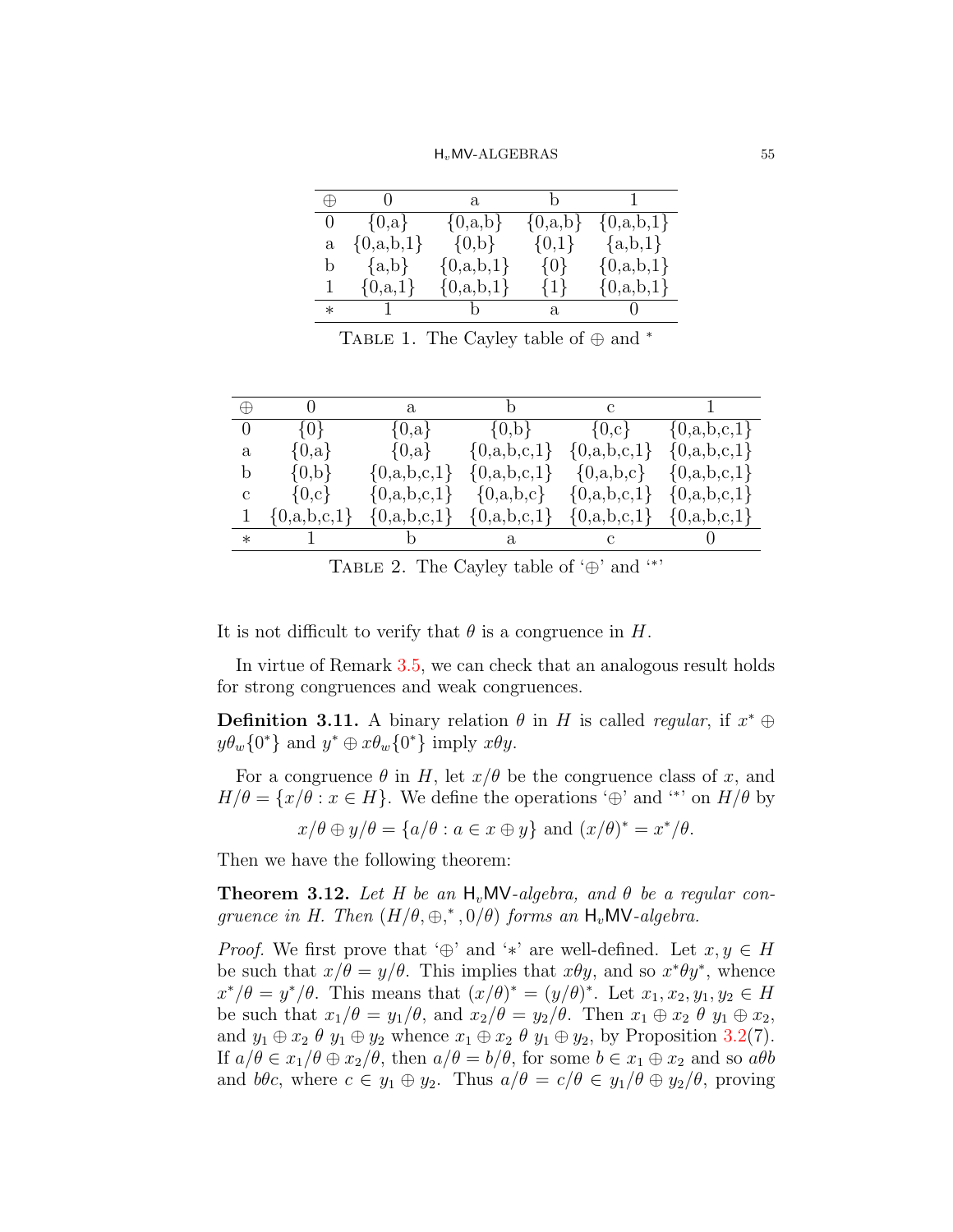$x_1/\theta \oplus x_2/\theta \subseteq y_1/\theta \oplus y_2/\theta$ . In a similar way, we can prove that the converse inclusion holds. Thus *⊕* is well-defined.

The proof of the properties  $(H_v MV1)$ - $(H_vMV7)$  follows directly. The proof of  $(H_vMVS)$  follows from the regularity.

**Theorem 3.13.** If  $\theta$  is a regular congruence in H,  $0/\theta$  is a weak H<sub>v</sub>MV*ideal of H.*

*Proof.* Let  $x, y \in H$  be such that  $x \preceq y$ , and  $y \in 0/\theta$ . Then  $0^* \in$  $x^* \oplus y \cap y \oplus x^*$  and  $y/\theta = 0/\theta$ , whence:

$$
0^*/\theta \in x^*/\theta \oplus y/\theta \cap y/\theta \oplus x^*/\theta = x^*/\theta \oplus 0/\theta \cap 0/\theta \oplus x^*/\theta.
$$

Hence,  $x/\theta \prec 0/\theta$ , and so  $x/\theta = 0/\theta$  means that  $x \in 0/\theta$ .

Now, let  $x, y \in \theta/\theta$ . Then  $x\theta\theta$  and  $\theta\theta y$ , and so  $x \oplus y \theta \theta \oplus y$ , and 0 *⊕ y θ* 0 *⊕* 0, whence *x ⊕ yθ*0 *⊕* 0. Since 0 *∈* 0 *⊕* 0, so there exists  $a \in x \oplus y$ , such that  $a\theta$ , i.e.,  $a \in 0/\theta$ , and so  $x \oplus y \cap 0/\theta \neq \emptyset$ , whence  $x \oplus y \preceq 0/\theta$ , proving that  $0/\theta$  is a weak H<sub>*v*</sub>MV-ideal of *H*.

**Open Problem 3.14.** Let *I* be a (weak)  $H_vMV$ -ideal of *H*. Is there a congruence  $\theta$  in *H*, such that  $0/\theta = I$ ?

The next theorem is easily proved, and so the proof is omitted.

<span id="page-7-1"></span>**Theorem 3.15.** *If*  $\theta$  *is a regular congruence in H, the mapping*  $\phi$ :  $H \longrightarrow H/\theta$  *with*  $\natural(x) = x/\theta$  *is an epimorphism with*  $\text{ker} \natural = 0/\theta$ *.* 

The mapping *♮* is called the *canonical epimorphism*.

<span id="page-7-0"></span>**Theorem 3.16.** *If*  $\theta$  *is a regular congruence in H, and*  $f : H \longrightarrow K$  *is a homomorphism of*  $H<sub>v</sub>MV<sub>l</sub>$ *MV*-algebras, such that  $0/\theta \subset \text{ker } f$ , there exists *a* unique homomorphism  $f : H/\theta \longrightarrow K$ , such that  $f(a/\theta) = f(a)$ , for  $all \ a \in H$ ,  $Im\bar{f} = Imf$ , and  $ker\bar{f} = kerf/\theta$ .  $\bar{f}$  *is an isomorphism, if and only if f is onto and*  $\ker f = 0/\theta$ *.* 

*Proof.* We first prove that  $\bar{f}$  is well-defined. Let  $a, b \in H$  be such that  $a/\theta = b/\theta$ . Then  $0^*/\theta \in a^*/\theta \oplus b/\theta \cap b/\theta \oplus a^*/\theta$ . This implies that  $x/\theta = 0^*/\theta = y/\theta$ , for some  $x \in a^* \oplus b$  and  $y \in b \oplus a^*$  whence  $x^*$ ,  $y^* \in 0/\theta \subseteq \text{ker } f$ , i.e.,  $f(x^*) = f(0) = f(y^*)$ . Hence,

$$
0^* = f(0^*) = f(x) \in f(a)^* \oplus f(b)
$$

and similarly,  $0^* \in f(b) \oplus f(a)^*$ , and hence,  $f(a) \preceq f(b)$ . In a similar way, we can show that  $f(b) \prec f(a)$ . Thus  $f(a/\theta) = f(a) = f(b)$  $\bar{f}(b/\theta)$ , i.e.,  $\bar{f}$  is well-defined. Obviously,  $\bar{f}$  is a homomorphism, and  $Im f = Im f$ . Now,

$$
a/\theta \in ker \bar{f} \Rightarrow f(a) = \bar{f}(a/\theta) = 0 \Rightarrow a \in ker f \Rightarrow a/\theta \in ker f/\theta,
$$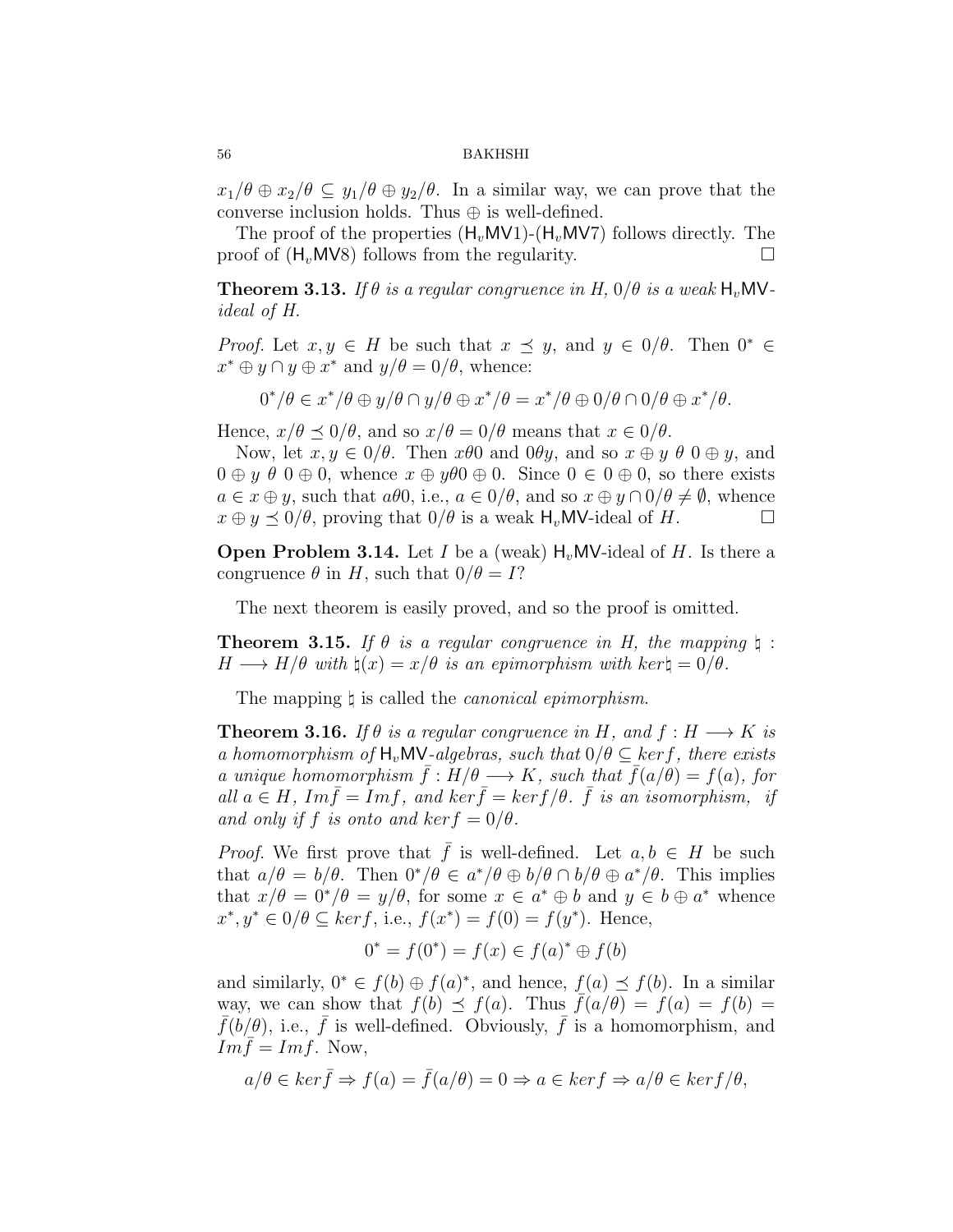whence  $\ker \bar{f} \subseteq \ker f/\theta$ . Conversely, if  $a/\theta \in \ker f/\theta$ , so  $a/\theta = b/\theta$ , for some  $b \in \text{ker } f$ , and hence,  $f(a) = f(a/\theta) = f(b/\theta) = f(b) = 0$ , i.e.,  $a \in \text{ker } f$ . This implies that  $\text{ker } f/\theta \subseteq \text{ker } \overline{f}$ , proving  $\text{ker } \overline{f} = \text{ker } f/\theta$ .  $f$  is unique, because it is determined completely by  $f$ .

Finally,  $\bar{f}$  is an isomorphism, if and only if it is an epimorphism and a monomorphism. Obviously,  $\bar{f}$  is an epimorphism, if and only if  $f$  is an epimorphism, and by Theorem [2.6,](#page-3-0)  $\bar{f}$  is a monomorphism, if and only if  $ker f/\theta = ker \overline{f} = \{0/\theta\}$ , i.e., if and only if  $ker f = 0/\theta$ .

<span id="page-8-0"></span>**Corollary 3.17.** *(Fundamental Homomorphism Theorem) Let θ be a regular congruence in H. Then every homomorphism*  $f : H \longrightarrow K$ *of*  $H_v$ MV-algebras induces an isomorphism  $H/\theta \simeq Im f$ , where  $0/\theta =$ *kerf.*

*Proof.* Since  $f: H \longrightarrow Im f$  is an epimorphism, and  $ker f = 0/\theta$ , so, by Theorem [3.16,](#page-7-0) the mapping  $\bar{f}: H/\theta \longrightarrow Im f$  with  $a/\theta \mapsto f(a)$  is an isomorphism.

**Corollary 3.18.** Let  $\theta$  and  $\vartheta$  be the regular congruences in  $H<sub>v</sub>MV$ *algebras H and K, respectively, and let*  $f : H \longrightarrow K$  *be a homomorphism with*  $f(0/\theta) \subseteq 0/\vartheta$ . Then *f induces a homomorphism*  $f$  :  $H/\theta \longrightarrow K/\vartheta$  *with*  $\overline{f}(a/\theta) = f(a)/\vartheta$ .  $\overline{f}$  *is an isomorphism, if and only if*  $Im f/\vartheta = K$ *, and*  $f^{-1}(0/\vartheta) \subseteq 0/\theta$ *.* 

*Proof.* Obviously, the composition  $H \xrightarrow{f} K \xrightarrow{\natural} K/\vartheta$  is a homomorphism, and  $0/\theta \subseteq f^{-1}(0/\theta) = ker \sharp f$  because:

$$
x \in ker \sharp f \iff \sharp f(x) = 0/\vartheta \Leftrightarrow f(x)/\vartheta = 0/\vartheta \Leftrightarrow f(x) \in 0/\vartheta
$$
  

$$
\Leftrightarrow x \in f^{-1}(0/\vartheta).
$$

Now, by Theorem [3.16](#page-7-0), for  $\natural f$  instead of *f*, and  $K/\vartheta$  instead of *K*, the mapping  $H/\theta \longrightarrow K/\vartheta$  with  $a/\theta \mapsto (\natural f)(a) = f(a)/\vartheta$  is a homomorphism, which is an isomorphism, if and only if *♮f* is an epimorphism and  $ker \natural f = 0/\theta$ . But  $ker \natural f = 0/\theta$ , if and only if  $f^{-1}(0/\theta) \subseteq 0/\theta$ . Now, assume that  $\natural f$  is an epimorphism, and  $x \in K$ . Then  $x/\vartheta \in K/\vartheta$ , and so  $x/\vartheta = \frac{f(h)}{\vartheta}$ , where  $h \in H$ . This implies that  $x \in f(h)/\vartheta$ , whence  $K \subseteq Imf/\vartheta$ . Obviously,  $Imf/\vartheta \subseteq K$ . Hence,  $K = Im f/\vartheta$ . Conversely, assume that  $K = Im f/\vartheta$ , and  $x/\vartheta \in K/\vartheta$ . Then  $x \in K$ , and so  $x/\vartheta = f(a)/\vartheta = \frac{1}{4}f(a)$ , for some  $a \in H$ , proving  $\sharp f$  **is onto. Particulary, if** *f* **is onto,** *Imf* **=** *K***, and so** *Imf* **/** $\vartheta$  **=** *K***.** П

Let  $\theta$  and  $\vartheta$  be regular congruences in *H* such that  $\vartheta \subset \theta$ . Define a binary relation  $\theta/\vartheta$  in  $H/\vartheta$  by

$$
a/\vartheta(\theta/\vartheta)b/\vartheta \Leftrightarrow a\theta b.
$$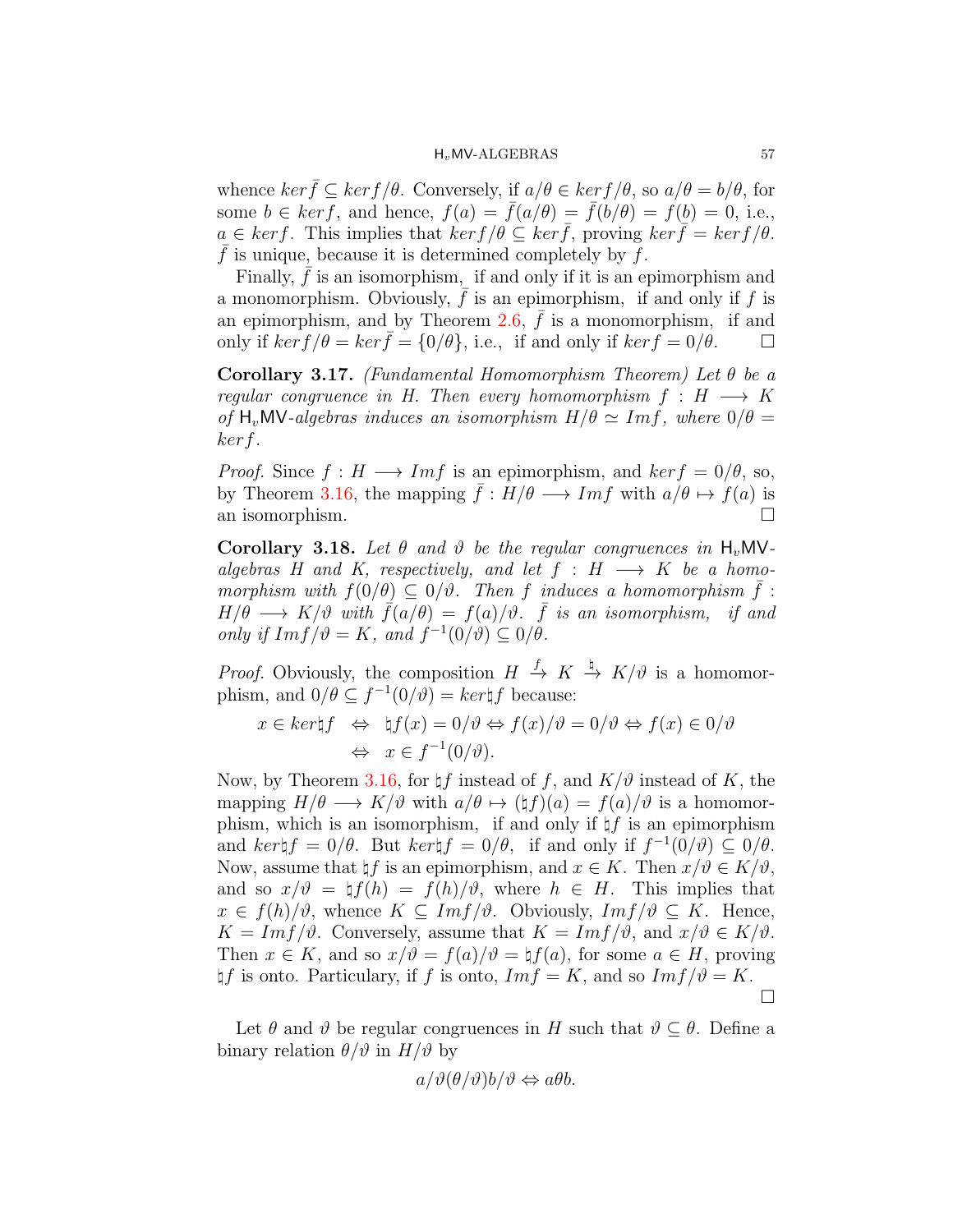It is obvious that  $\theta/\vartheta$  is a regular congruence in  $H/\vartheta$ .

**Corollary 3.19.** *Let*  $\theta$  *and*  $\vartheta$  *be regular congruences in H and*  $\vartheta \subseteq \theta$ *.*  $Then \left(H/\vartheta\right)/(\theta/\vartheta) \simeq H/\theta.$ 

*Proof.* Obviously, the mapping  $f : H/\vartheta \longrightarrow H/\theta$  with  $f(a/\vartheta) = a/\theta$  is an epimorphism, and

$$
ker f = {a/\vartheta : a/\theta = f(a/\vartheta) = 0/\theta} = {a/\vartheta : a\theta 0}
$$
  
= {a/\vartheta : a/\vartheta(\theta/\vartheta) 0/\vartheta}  
= 0/(\theta/\vartheta)

whence, by Corollary [3.17](#page-8-0),  $(H/\vartheta)/(\theta/\vartheta) \simeq Im f = H/\theta$ .

# 4. Fundamental MV-algebras

In this section, we introduce the concept of fundamental relation on H*v*MV-algebras. We first give an application of strong congruences.

**Theorem 4.1.** *If*  $\theta$  *is a regular strong congruence in H,*  $(H/\theta, \oplus, ^*, 0/\theta)$ *is an* MV*-algebra.*

*Proof.* In virtue of Theorem [3.12](#page-6-2), it is enough to prove that, for all  $x, y \in H$ , the set  $x/\theta \oplus y/\theta$  is singleton. Let  $a/\theta, b/\theta \in x/\theta \oplus y/\theta$ . Then there exist  $c, d \in x \oplus y$ , such that  $a/\theta = c/\theta$  and  $b/\theta = d/\theta$ . Since  $\theta$  is reflexive, so  $x\theta x$  and  $y\theta y$ , whence  $x \oplus y\theta_s x \oplus y$ . This implies that  $c\theta d$ , i.e.,  $a/\theta = c/\theta = d/\theta = b/\theta$ , proving  $|x/\theta \oplus y/\theta| = 1$ .

Let  $\mathcal{U}_{ps}$  and  $\mathcal{U}_{sp}$  be the set of all finite sums of finite products and the set of all finite products of finite sums of the elements of *H*, respectively, and let  $\mathcal{U} = \mathcal{U}_{ps} \cup \mathcal{U}_{sp}$ . Define a binary relation  $\gamma$  in *H* by

 $a\gamma b$ , if and only if  $\{a, b\} \subset u$ , for some  $u \in \mathcal{U}$ .

It is obvious that  $\gamma$  is reflexive and symmetric.

Define a binary relation  $\gamma^*$  in *H* by  $a\gamma^*b$ , if and only if there exist *n* ∈ N, and  $z_1, z_2, \ldots, z_{n+1}$  ∈ *H*, such that  $a = z_1$ ,  $b = z_{n+1}$ , and for all  $i \in \{1, 2, \ldots, n\}, \{z_i, z_{i+1}\} \subseteq u_i$ , for some  $u_i \in \mathcal{U}$ .

**Theorem 4.2.** *The relation*  $\gamma^*$  *is an equivalence relation in H.* 

*Proof.* Let  $a \in H$ . From  $a \in a \odot 1$ , for  $n = 2$ ,  $z_1 = z_2 = a$ , and  $u = (0 \odot 1) \oplus (a \odot 1)$ , we get

$$
\{a\} \subseteq a \odot 1 \subseteq 0 \oplus (a \odot 1) \subseteq (0 \odot 1) \oplus (a \odot 1) = u,
$$

whence  $a\gamma^*a$ , i.e.,  $\gamma^*$  is reflexive. Now, let  $a, b \in H$  be such that  $a\gamma^*b$ . Then there exist  $n \in \mathbb{N}$ ,  $z_1, z_2, \ldots, z_{n+1} \in H$ , such that  $a = z_1$ ,  $b = z_{n+1}$ , and for all  $i \in \{1, 2, ..., n\}$ ,  $\{z_i, z_{i+1}\} \subseteq u_i$ , where  $u_i \in \mathcal{U}$ .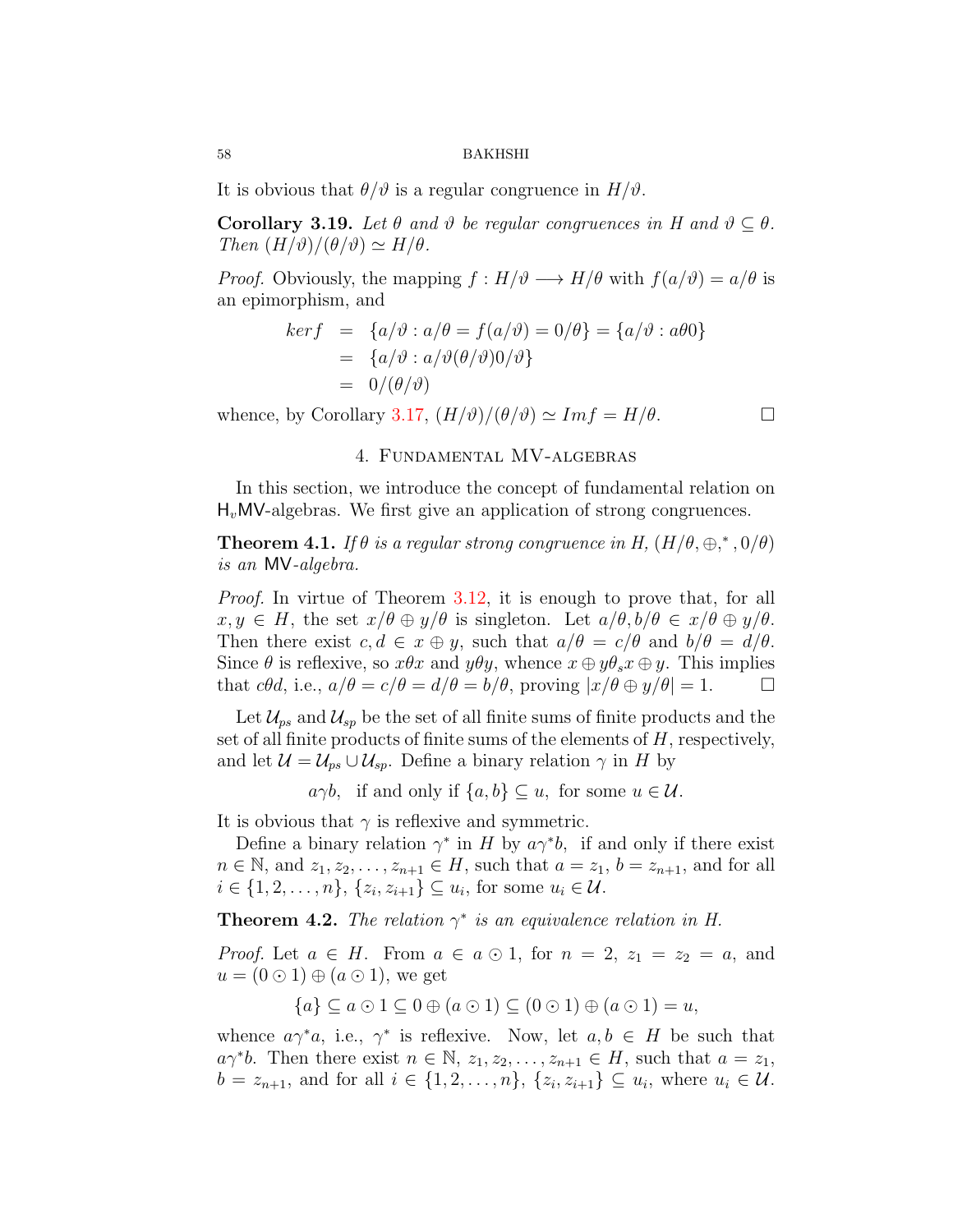Let  $y_i = z_{n-i+2}$ , for all  $i \in \{1, 2, ..., n\}$ . Then  $y_1 = b, y_{n+1} = a$ , and  $\{y_i, y_{i+1}\} \subseteq v_i$ , where  $v_i = u_{n-i+1} \in \mathcal{U}$ , proving  $b\gamma^*a$ , i.e.  $\gamma^*$  is symmetric. For transitivity, let  $a\gamma^*b$  and  $b\gamma^*c$ , for  $a, b, c \in H$ . Then there exist  $n, m \in \mathbb{N}, z_1, \ldots, z_{n+1}, w_1, \ldots, w_{m+1} \in H$ , such that  $a = z_1$ ,  $z_{n+1} = b = w_1, c = w_{m+1}, \text{ and } \{z_i, z_{i+1}\} \subseteq u_i \text{ and } \{w_j, w_{j+1}\} \subseteq v_j,$ where  $u_i, v_j \in \mathcal{U}$ , for all  $i \in \{1, 2, ..., n\}$  and  $j \in \{1, 2, ..., m\}$ . Let  $x_i = z_i$ , for  $i \in \{1, 2, ..., n\}$ , and  $x_i = w_j$ , where  $i = n + j$ , for *j* ∈ {1, 2, . . . , *m*}. Then *a* = *x*<sub>1</sub>, *c* = *x*<sub>*m*+1</sub> and {*x*<sub>*i*</sub>, *x*<sub>*i*+1</sub>} ⊆ *r*<sub>*i*</sub>, where  $r_i \in \mathcal{U}$ . Thus  $\gamma^*$  is an equivalence relation in *H*.

**Theorem 4.3.**  $\gamma^*$  is the smallest regular strong congruence in H with *the property that*  $H/\gamma^*$  *is an* MV-*algebra.* 

*Proof.* In virtue of Theorem [3.4](#page-4-3) and Remark [3.5](#page-5-1), to prove that  $\gamma^*$  is a strong congruence, it is enough to prove that  $(3.1)$  $(3.1)$  holds, and for all  $x, y, a \in H$ ,

*x*<sup>*γ*</sup></sup> $y$  implies that  $x \oplus a\gamma_s^* y \oplus a$ , and  $a \oplus x\gamma_s^* a \oplus y$ .

Assume that  $x\gamma^*y$ , for  $x, y \in H$ . Then there exist  $n \in \mathbb{N}, a_1, \ldots, a_{n+1} \in$ *H*, such that  $x = a_1, y = a_{n+1}$ , and for all  $i \in \{1, 2, ..., n\}$ ,  $\{a_i, a_{i+1}\} \subseteq$  $u_i$ , for some  $u_i \in \mathcal{U}$ . This implies that  $x^* = a_1^*$ ,  $y^* = a_{n+1}^*$ , and  ${a_i^*, a_{i+1}^*} \subseteq u_i^* \in \mathcal{U}$ , whence  $x^* \gamma^* y^*$ . Thus ([3.1\)](#page-4-0) holds. Also, if  $a \in H$ , for  $s_i \in a_i \oplus a$ , we have:

$$
\{s_i, s_{i+1}\} \subseteq (a_i \oplus a) \cup (a_{i+1} \oplus a) \subseteq u_i \oplus a \subseteq u_i \oplus (a \odot 1) = v_i \in \mathcal{U}
$$

or  $\{s_i, s_{i+1}\}\subseteq u_i\oplus a\subseteq u_i\odot(a\oplus 0)\in\mathcal{U}$ . Thus for  $s_1\in x\oplus a=a_1\oplus a$ and  $s_{n+1} \in y \oplus a = a_{n+1} \oplus a$ , we have  $s_1 \gamma^* s_{n+1}$ . This implies that  $x \oplus a\gamma_s^* y \oplus a$ . Similarly, we can show that  $x \gamma^* y$  implies that  $a \oplus x \gamma_s^* a \oplus y$ . Thus  $\gamma^*$  is a strong congruence in *H*.

For regularity, assume that  $x^* \oplus y\gamma_w^* \{0^*\}$ , and  $y^* \oplus x\gamma_w^* \{0^*\}$ , for  $x, y \in$ H. Then  $(x^*\oplus y)^*\gamma_w^*\{0\}$ , and  $(y^*\oplus x)^*\gamma_w^*\{0\}$ , and so  $(x^*\oplus y)^*\oplus y\gamma_s^*\oplus y$ , and  $(y^* \oplus x)^* \oplus x\gamma_s^*0 \oplus x$ , whence  $0 \oplus x\gamma_s^*0 \oplus y$ . Since  $y \in 0 \oplus y$  and  $x \in 0 \oplus x$ , so  $x \gamma^* y$  proving  $\gamma^*$  is regular. Therefore,  $\gamma^*$  is a regular strong congruence in  $H$ , and  $H/\gamma^*$  is an MV-algebra.

Now, let  $\delta$  be a regular strong congruence in *H* with the property that  $H/\delta$  is an MV-algebra, and  $x \gamma y$ , for  $x, y \in H$ . Then  $\{x, y\} \subseteq$  $u \in \mathcal{U}$ . Assume that  $u = \bigoplus_{i=1}^{n} (\bigcirc_{j=1}^{m} x_{ij}),$  where  $x_{ij} \in H$ . Since  $\delta$  is a strong congruence, so  $u/\delta = \bigoplus_{i=1}^{n} (\bigodot_{j=1}^{m} x_{ij}/\delta)$  is singleton, and since  $x/\delta, y/\delta \in u/\delta$  implies that  $x/\delta = y/\delta$ , i.e.,  $x\delta y$ . Hence,  $\gamma \subseteq \delta$ . Now, if  $x\gamma^*y$ , there exist  $n \in \mathbb{N}$  and  $a_1, a_2, \ldots, a_{n+1} \in H$ , such that  $x = a_1$ ,  $y = a_{n+1}$  and  $a_i \gamma a_{i+1}$ , whence  $a_i \delta a_{i+1}$ . Since  $\delta$  is transitive, so  $x \delta y$ , proving  $\gamma^* \subseteq \delta$ . Therefore,  $\gamma^*$  is the smallest regular strong congruence in *H*, such that  $H/\gamma^*$  is an MV-algebra.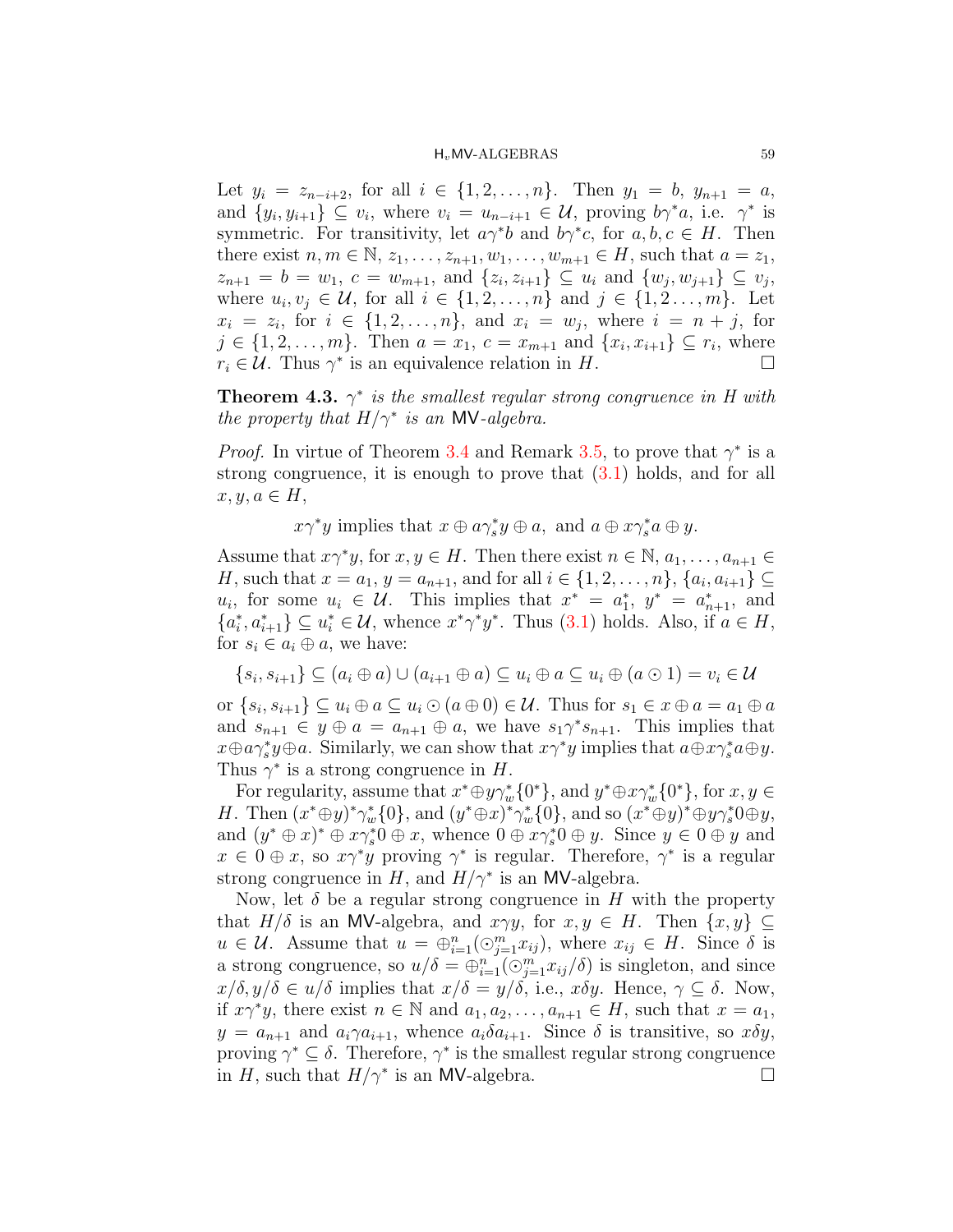**Remark 4.4.** The relation  $\gamma^*$  is called the *fundamental relation* in  $H$ , and *H/γ<sup>∗</sup>* is called the *fundamental* MV*-algebra*.

## 5. Direct products

In this section, we define the direct product of a family of  $H_vMV$ algebras, characterize the  $H_vMV$ -subalgebras and (weak)  $H_vMV$ -ideals of it, and give some homomorphism theorems.

Let  $\{(H_i; \oplus_i, \ast_i, 0_i) : i \in I\}$  be a non-empty family of  $H_vMV$ -algebras. The cartesian product  $\prod_{i \in I} H_i$  of  $H_i$ 's is defined as the set of all functions  $f: I \longrightarrow \bigcup H_i$  with  $f(i) \in H_i$ , for all  $i \in I$ . For  $f, g \in \prod_{i \in I} H_i$ , define  $f = g$ , if and only if  $f(i) = g(i)$ , for all  $i \in I$ , and

$$
f^*(i) = f(i)^{*_i} \text{ and } (f \oplus g)(i) = f(i) \oplus_i g(i), \forall i \in I.
$$

Also define  $0(i) = 0_i$ , for all  $i \in I$ . It is easy to check that  $\prod_{i \in I} H_i$ together with '*⊕*', '*<sup>∗</sup>* ' satisfies (H*v*MV1)-(H*v*MV8). Thus we get

**Theorem 5.1.** If  $\{(H_i; \oplus_i, \stackrel{*}{\cdot} \cdot, 0_i) : i \in I\}$  is a non-empty family of H*v*MV*-algebras;*

- $(1)$  ( $\prod_{i \in I} H_i$ ; ⊕,<sup>∗</sup>, 0) *is an* H<sub>*v*</sub>MV-*algebra,*
- (2) *for each*  $k \in I$ *, the mapping*  $\pi_k : \prod_{i \in I} H_i \longrightarrow H_k$  *with*  $f \mapsto f(k)$ *is an epimorphism.*

 $\prod_{i \in I} H_i$  is called the *direct product* of  $H_i$ 's. If  $H_i$  is an  $H_v$ MV-algebra with the order  $\preceq_i$ , the order on  $\prod_{i\in I} H_i$  is given by  $f \preceq g$ , if and only if  $f(i) \preceq_i g(i)$ .

The image of *f* can be written as  $\{a_i\}$ , where  $a_i \in H_i$ . In this case, the hyperoperation ' $\oplus$ ' is written as  $\{a_i\} \oplus \{b_i\} = \{a_i \oplus_i b_i\}$ . If  $I = \{1, 2, \ldots, n\}$  is finite,  $\prod_{i \in I} H_i$  is written as  $H_1 \times H_2 \times \cdots \times H_n$ .

In the sequel, in this section,  ${H_i : i \in I}$  is a non-empty family of  $H_v$ MV-algebras, and  $\prod_{i \in I} H_i$  is the direct product of  $H_i$ 's.

**Theorem 5.2.** Let  $H_i$  be an  $H_i$ MV-algebra, and  $S_i$  be a non-empty *subset of*  $H_i$  *with*  $i \in I$ *.* 

- (1) *If*  $S_i$  is an H<sub>v</sub>MV-subalgebra,  $\prod_{i \in I} S_i$  is an H<sub>v</sub>MV-subalgebra of  $\prod_{i \in I} H_i$ *.*
- (2)  $\overline{If} \ \overline{S}_i$  is an H<sub>v</sub>MV-ideal,  $\prod_{i \in I} S_i$  is an H<sub>v</sub>MV-ideal of  $\prod_{i \in I} H_i$ .
- (3) *If*  $S_i$  *is a weak*  $H_v$ MV-*ideal*,  $\prod_{i \in I} S_i$  *is a weak*  $H_v$ MV-*ideal of*  $\prod_{i \in I} H_i$ *.*

*Proof.* Routine. □

**Theorem 5.3.** Let  $H_i$  ( $i \in I$ ) be an  $H_v$ MV-algebra and S be a non*empty subset of*  $\prod_{i \in I} H_i$ *.*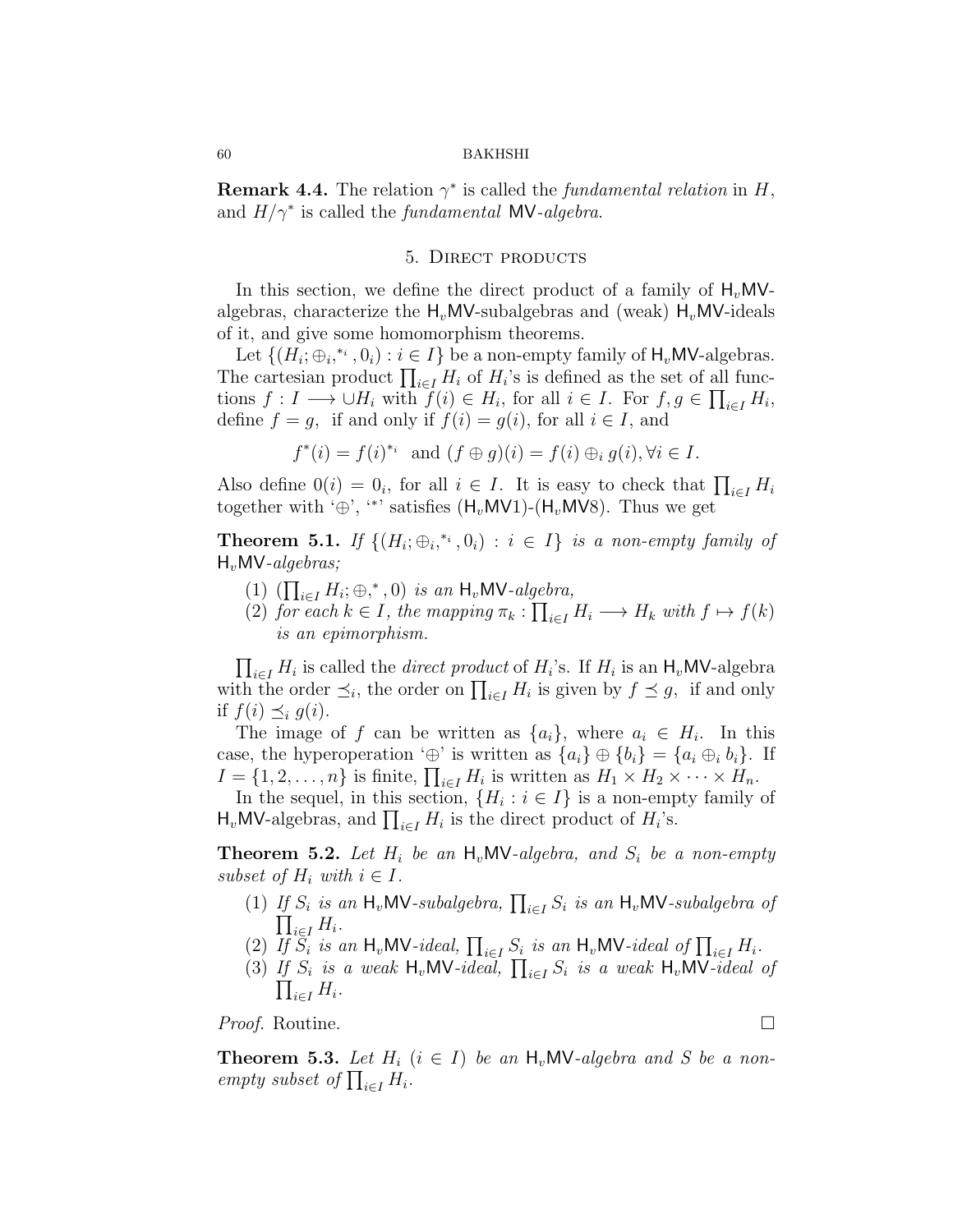- $(1)$  *If S is an*  $H_v$ MV-subalgebra, there exists unique  $H_v$ MV-subalgebra  $S_i$  *of*  $H_i$ *, for all*  $i \in I$ *, such that*  $S = \prod_{i \in I} S_i$ *.*
- (2) If S is an  $H_vMV$ -ideal, there exists unique  $H_vMV$ -ideal  $S_i$  of  $H_i$ , *for all*  $i \in I$ *, such that*  $S = \prod_{i \in I} S_i$ *.*
- (3) *If S is a weak* H*v*MV*-ideal, there exists unique weak* H*v*MV*-ideal*  $I_i$  *of*  $H_i$ *, for all*  $i \in I$ *, such that*  $S = \prod_{i \in I} S_i$ *.*

*Proof.* We first observe that if *S* is a non-empty subset of  $\prod_{i \in I} H_i$ , for

$$
S_i = \{ a_i \in H_i : \exists f \in S, \text{ such that } f(i) = a_i \},
$$

we get  $\prod_{i \in I} S_i = S$ .

(1) Assume that *S* is an  $H_v$ MV-subalgebra of  $\prod_{i\in I} H_i$ . We show that S<sub>*i*</sub> is an H<sub>*v*</sub>MV-subalgebra of  $H_i$ . Obviously,  $S_i \neq \emptyset$  because  $0_i \in S_i$ , for all  $i \in I$ . Let  $a_i, b_i \in S_i$ , for  $i \in I$ . Then there exist  $f, g \in S$ , such that  $f(i) = a_i$  and  $g(i) = b_i$ , whence  $a_i^{*_i} \oplus_i b_i = f^{*_i}(i) \oplus_i g(i) = (f^* \oplus g)(i) \subseteq$  $S_i$ , proving  $S_i$  is an  $H_v$ MV-subalgebra of  $H_i$ .

Now, let  $T_i$  be an  $H_v$ MV-subalgebra of  $H_i$ , for all  $i \in I$ , such that  $S = \prod_{i \in I} T_i$ . We show that  $T_i = S_i$ , for all  $i \in I$ . Let  $a_i \in H_i$ . Then  $a_i \in T_i$ , if and only if there exists  $f \in \prod_{i \in I} T_i = S = \prod_{i \in I} S_i$  such that  $f(i) = a_i$ , if and only if  $a_i \in S_i$  means that  $T_i = S_i$ .

(2) By (1),  $S_i$  is closed with respect to  $\bigoplus_i$ , for all  $i \in I$ . Now, let  $a_i \preceq_i b_i$  and  $b_i \in S_i$ . Let  $f, g \in \prod_{i \in I} H_i$  be such that  $f(i) = a_i$ , and  $g(i) = b_i$ . Then:

$$
0_i^{*_i} \in a_i^{*_i} \oplus_i b_i \cap b_i \oplus_i a_i^{*_i} = f^{*_i}(i) \oplus_i g(i) \cap g(i) \oplus_i f^{*_i}(i) = (f^* \oplus g)(i) \cap (g \oplus f^*)(i)
$$

whence  $0^* \in f^* \oplus g \cap g \oplus f^*$ , i.e.  $f \preceq g \in \prod_{i \in I} S_i = S$ . Since S is an  $H_v$ MV-ideal, so  $f \in S$ , and hence,  $a_i = f(i) \in S_i$ . The uniqueness is proved similar to the proof of (1).

(3) The proof is similar to the proof of (2).  $\Box$ 

**Definition 5.4.** Let  $\{H_i : i \in I\}$  be a non-empty family of  $H_v$ MValgebras. The *weak direct product* of *H*<sub>*i*</sub>'s, denoted by  $\prod_{i\in I}^{w} H_i$ , is defined as the set of all  $f \in \prod_{i \in I} H_i$ , such that for all but a finite number of  $i \in I$ , we have  $f(i) = 0_i$ .

**Remark 5.5.** Note that when *I* is finite, the weak direct product and direct product are equal.

**Theorem 5.6.** Let  $\{H_i : i \in I\}$  be a non-empty family of  $H_v$ MV*algebras.*

(1) *If*  $0_i \oplus 0_i = \{0_i\}$ , for all  $i \in I$ ,  $\prod_{i \in I}^w H_i$  is an  $H_v$ MV-ideal of  $\prod_{i \in I} H_i$ .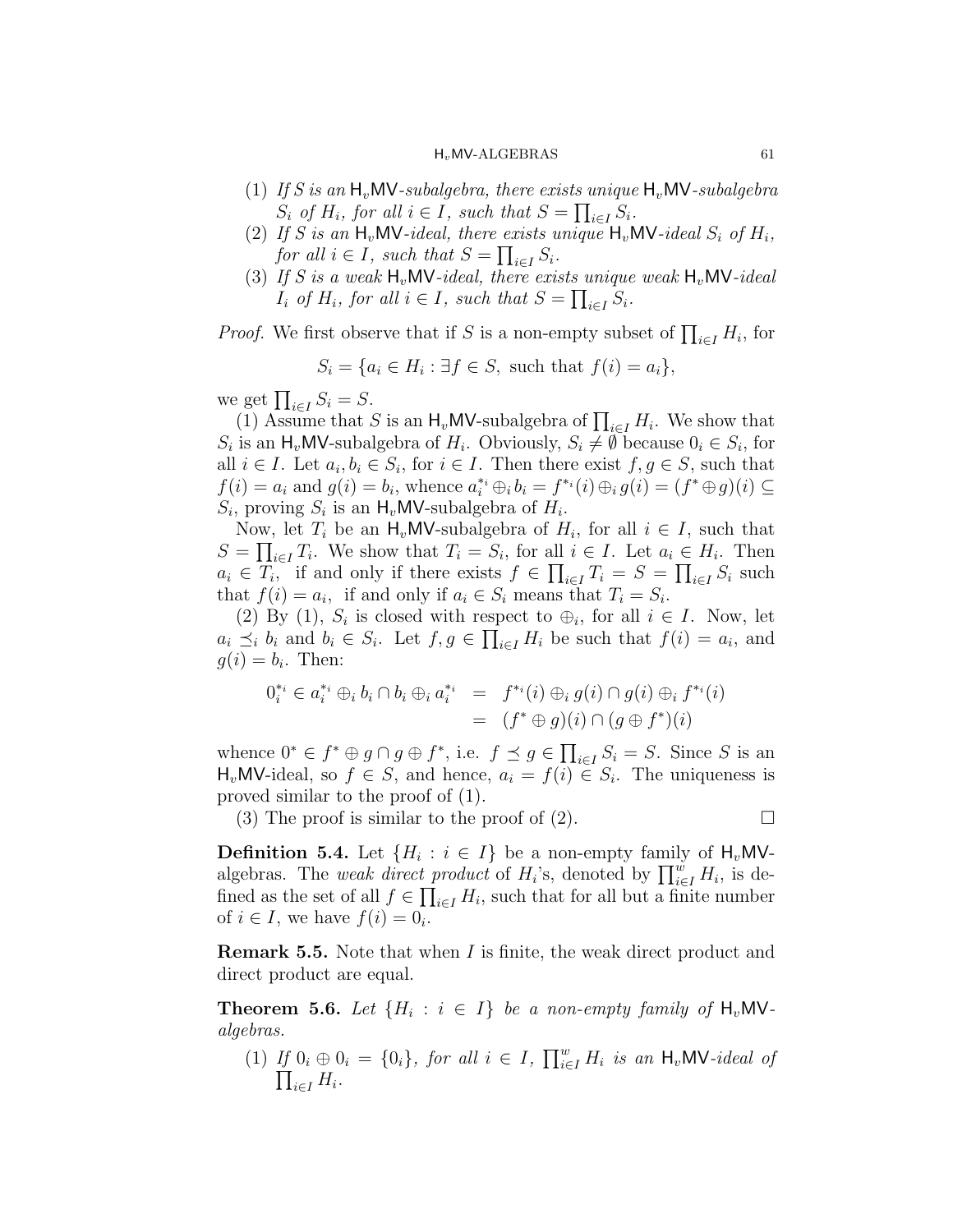- (2) the mapping  $\iota_k : H_k \longrightarrow \prod_{i \in I}^w H_i$  given by  $\iota_k(a) = \{a_i\}_{i \in I}$ , in *which*  $a_k = a$  *and*  $a_i = 0_i$ *, for all*  $i \neq k$ *, is a weak monomorphism.*
- $(3)$  *If*  $0_i \oplus 0_i = \{0_i\}$ , for all  $i \in I$ ,  $\iota_i(H_i)$  is an  $H_vMV$ -ideal of  $\prod_{i\in I}^w H_i$ .

*Proof.* (1) Let  $f, g \in \prod_{i \in I} H_i$  be such that  $f \preceq g$ , and  $g \in \prod_{i \in I}^w H_i$ . Then  $f(i) \preceq_i g(i)$  and  $g(i) = 0_i$ , for all but a finite number of  $i \in$ *I* whence  $0_i^{*_i} \in f^{*_i}(i) \oplus_i g(i) \cap g(i) \oplus_i f^{*_i}(i)$ . Now, for  $i \in I$  with  $g(i) = 0_i$ , we have  $0_i^{*i} \in f^{*i}(i) \oplus_i 0_i \cap 0_i \oplus_i f^{*i}(i)$ , which implies that  $f(i) \preceq_i 0_i$ , i.e.,  $f(i) = 0_i$ , proving  $f \in \prod_{i \in I}^w H_i$ . Let  $f, g \in \prod_{i \in I}^w H_i$ . Then  $f(i) = 0_i$  and  $g(j) = 0_j$ , for all but a finite number of  $i, j \in I$ . Let  $k \in I$  be the smallest element, for which  $f(k) = g(k) = 0_k$ . Then  $(f \oplus g)(k) = f(k) \oplus_k g(k) = 0_k \oplus 0_k = \{0_k\}$ , for all but a finite number of  $k \in I$ . Thus  $f \oplus g \subseteq \prod_{i \in I}^w H_i$ . Therefore,  $\prod_{i \in I}^w H_i$  is an  $H_v$ MV-ideal of  $\prod_{i \in I} H_i$ .

(2) Let  $a \in H_k$ . Then  $\iota_k(a^{*k}) = \{a_i\}_{i \in I}$  in which  $a_k = a^{*k}$  and  $a_i = 0_i$ , for all  $i \neq k$ . On the other hand,  $\iota_k(a)^* = \{a_i\}_{i \in I}^* = \{a_i^*\}_{i \in I}$ , in which  $a_k^{*k} = a^{*k}$  and  $a_i^{*i} = 1$ , for all  $i \neq k$ . This implies that  $\iota_k(a^{*k}) \preceq \iota_k(a)^{*i}$ . Now, let  $a, b \in H_i$ . Then:

$$
\iota_k(a \oplus_k b) = \{ \iota_k(c) : c \in a \oplus_k b \}
$$
  
\n
$$
= \{ \{ a_i \}_{i \in I} : a_k = c \in a \oplus_k b, a_i = 0_i, \forall i \neq k \}
$$
  
\n
$$
\subseteq \{ a_i \oplus b_i \} \text{ with } a_k = a, b_k = b, a_i = b_i = 0_i, \forall i \neq k
$$
  
\n
$$
= \{ a_i \}_{i \in I} \oplus \{ b_i \}_{i \in I} \text{ with } a_k = a, b_k = b, a_i = b_i = 0_i, \forall i \neq k
$$
  
\n
$$
= \iota_k(a) \oplus \iota_k(b)
$$

proving that  $\iota_k$  is a weak homomorphism. Obviously,  $\iota_k$  is one-to-one.

(3) Let  $\{a_i\} \preceq \{b_i\}$ , and  $\{b_i\} \in \iota_k(H_k)$ . Then  $0^* \in \{a_i\}^* \oplus \{b_i\} \cap$  ${b_i} \oplus {a_i}^*$ , and  $b_k = a \in H_k$  and  $b_i = 0_i$ , for all  $i \neq k$ , whence  $0_i^{*i} \in a_i^{*i} \oplus_i b_i$ ,  $b_k = a$ , and  $b_i = 0_i$ , for all  $i \neq k$ . This implies that  $0^{*i} \in a_i^{*i} \oplus_i 0_i$ , for all  $i \neq k$ , and hence,  $a_i \preceq 0_i$ , i.e.,  $a_i = 0_i$ , for all  $i \neq k$ . Thus  $\{a_i\} \in \iota_k(H_k)$ . Now, let  $\{a_j\}, \{b_j\} \in \iota_i(H_i)$ . Then  $a_j = b_j = 0_j$ , for all  $j \neq i$ , and so,  $\{a_j\} \oplus \{b_j\} = \{a_j \oplus_j b_j\}$  in which  $a_i \oplus_i b_i = 0_i \oplus_i 0_i = \{0_i\},$  proving  $\{a_i\} \oplus \{b_i\} \subseteq \iota_i(H_i)$ .

<span id="page-13-0"></span>**Theorem 5.7.** Let  $\{f_i: H_i \longrightarrow K_i : i \in I\}$  be a non-empty fam*ily of homomorphisms of*  $H_v$ MV-algebras, and the mapping  $f = \prod f_i$ :  $\prod_{i \in I} H_i$  →  $\prod_{i \in I} K_i$  *be given by*  $\{a_i\}$  →  $\{f_i(a_i)\}$ *. Then f is a ho*momorphism such that  $f(\prod_{i\in I}^w H_i) \subseteq \prod_{i\in I}^w K_i$ , kerf  $= \prod_{i\in I} ker f_i$  and  $Im f = \prod_{i \in I} Im f_i$ . Thus f is a monomorphism (resp. an epimorphism) *if and only if so is each f<sup>i</sup> .*

*Proof.* Routine. □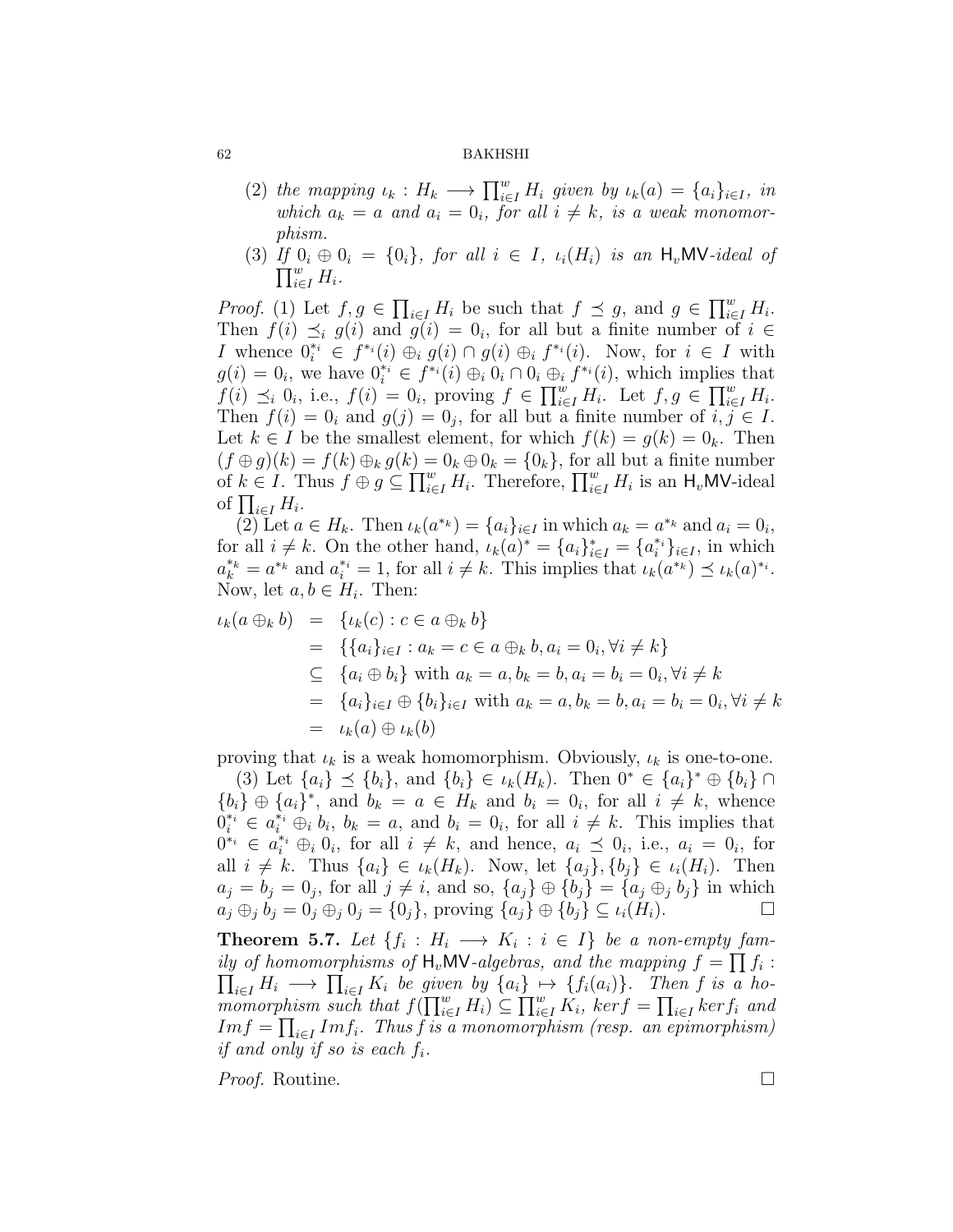**Theorem 5.8.** Let  $\{H_i : i \in I\}$  be a non-empty family of  $H_v$ MV*algebras, and*  $\beta_i^*$  *be the fundamental equivalence relation in*  $H_i$ *, for all*  $i \in I$ , and  $\beta^*$  be the fundamental equivalence relation in  $\prod_{i \in I} H_i$ . Then  $(\prod_{i \in I} H_i)/\beta^* \simeq \prod_{i \in I} H_i/\beta_i^{*i}$ .

*Proof.* Consider the relation  $\tilde{\beta}$  in  $\prod_{i \in I} H_i$ , as follows:

$$
\{a_i\}\tilde{\beta}\{b_i\} \Leftrightarrow a_i\beta_i^{*i}b_i, \forall i \in I.
$$

Obviously,  $\tilde{\beta}$  is a congruence relation in  $\prod_{i \in I} H_i$ . To prove regularity, let  $\{a_i\}, \{b_i\} \in \prod_{i \in I} H_i$  be such that  $\{a_i\}^* \oplus \{b_i\} \tilde{\beta} \{\{0_i\}\}\$  and  $\{b_i\}^* \oplus$  ${a_i} \tilde{\beta} {\{\{0_i\}\}\}\$ . Then  ${a_i^* \oplus_i b_i} \tilde{\beta} {\{\{0_i\}\}\}$  and  ${b_i^* \oplus_i a_i} \tilde{\beta} {\{\{0_i\}\}\}\$ , whence  ${c_i} \tilde{\beta} \{0_i\}$  and  ${d_i} \tilde{\beta} \{0_i\}$ , for all  $c_i \in a_i^{*_i} \oplus_i b_i$  and  $d_i \in b_i^{*_i} \oplus_i a_i$ . Hence,  $c_i\beta_i^{*_i}0_i$  and  $d_i\beta_i^{*_i}0_i$ , i.e.,  $a_i^{*_i} \oplus_i b_i\beta_i^{*_i} \{0_i\}$  and  $b_i^{*_i} \oplus_i a_i\beta_i^{*_i} \{0_i\}$ , whence  $a_i \beta_i^* b_i$ , proving  $\{a_i\} \tilde{\beta} \{b_i\}$ .

Now, define '<sup>\*</sup>' and ' $\oplus$ ' on  $(\prod_{i \in I} H_i)/\tilde{\beta}$  by

$$
(\{a_i\}/\tilde{\beta})^* = \{a_i^{*i}\}/\tilde{\beta}, \{a_i\}/\tilde{\beta} \oplus \{b_i\}/\tilde{\beta} = \{\{c_i\}/\tilde{\beta} : c_i \in a_i/\beta^{*i} \oplus_i b_i/\beta^{*i}\}.
$$

It is easy to check that  $\tilde{\beta}$  is the smallest regular congruence relation in  $\prod_{i\in I} H_i$ , such that  $(\prod_{i\in I} H_i)/\tilde{\beta}$  is an  $H_v$ MV-algebra, so  $\tilde{\beta} = \beta^*$ .

Now, by Theorem [3.15,](#page-7-1) the mapping  $\natural_i: H_i \longrightarrow H_i/\beta_i^{*i}$  is an epimorphism with  $ker \natural_i = 0_i / \beta_i^{*i}$  and so, by Theorem [5.7](#page-13-0),  $\prod_i \natural_i : \prod_{i \in I} H_i \longrightarrow$  $\prod_{i \in I} H_i / \beta_i^{*i}$  is an epimorphism with

$$
ker(\prod \mathfrak{h}_i) = \prod_{i \in I} ker\mathfrak{h}_i = \prod_{i \in I} 0_i/\beta_i^{*i} = 0/\beta^*.
$$

Thus, by Corollary [3.17](#page-8-0),  $(\prod_{i \in I} H_i)/\beta^* \simeq \prod_{i \in I} H_i/\beta_i^{*}$ 

. — Первый проста проста проста проста проста проста проста проста проста проста проста проста проста проста п<br>Село в село в село в село в село в село в село в село в село в село в село в село в село в село в село в село

#### 6. Conclusions and the future works

Based on the first work on  $H_vMV$ -algebras, in this paper, we introduced some types of congruences, studied the quotient H*v*MV-algebra, and obtained some homomorphism theorems. Moreover, we obtained the fundamental equivalence relation on an  $H_\nu$ MV-algebra, the smallest equivalence relation on an  $H<sub>v</sub>MV-algebra$  to make it to an MValgebra. Finally, we introduced the direct product of a non-empty family of H<sub>v</sub>MV-algebras. We proved that the direct product of a family of H*v*MV-subalgebras (H*v*MV-ideals, weak H*v*MV-ideals) is again an H*v*MV-subalgebra (H*v*MV-ideal, weak H*v*MV-ideal). Also we characterized the  $H_vMV$ -subalgebras  $(H_vMV$ -ideals, weak  $H_vMV$ -ideals) of the direct product of a family of H<sub>v</sub>MV-algebras via the H<sub>v</sub>MV-subalgebras  $(H<sub>v</sub>MV-ideals, weak H<sub>v</sub>MV-ideals)$  of any member of the family. Then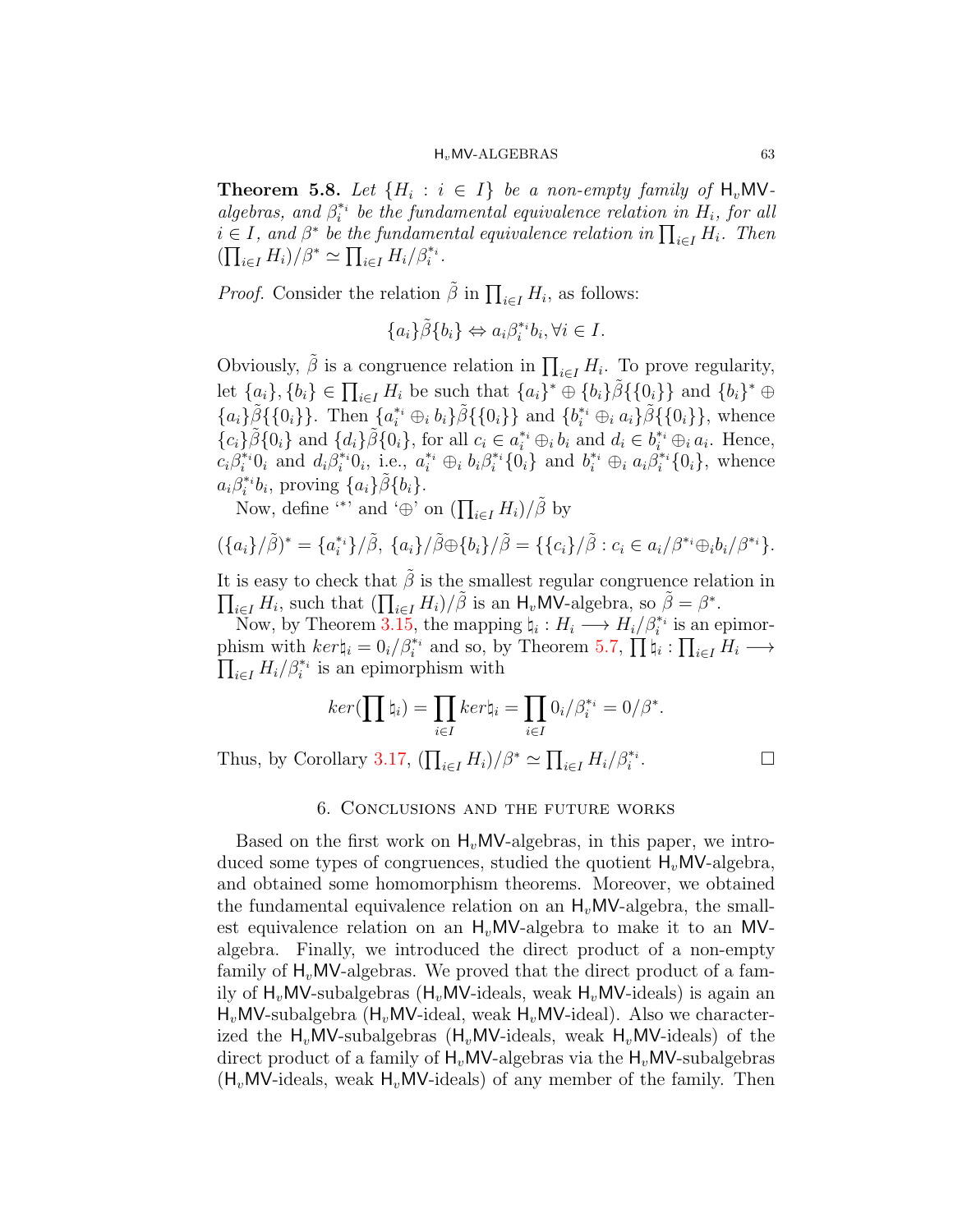using the fundamental equivalence relation, we obtained some homomorphism theorems.

The category of H<sub>v</sub>MV-algebras and fuzzy H<sub>v</sub>MV-ideals could be the topics for further research works.

## **Acknowledgment**

The authors would like to express their sincere thanks to the referees for their valuable suggestions and comments.

## **REFERENCES**

- <span id="page-15-12"></span>1. M. Bakhshi, H*v*MV-algebras I, *Quasigroups Related Systems* **22** (2014), 9–18.
- <span id="page-15-0"></span>2. C. C. Chang, Algebraic analysis of many valued logics, *Trans. Amer. Math. Soc.* **88** (1958), 467–490.
- <span id="page-15-1"></span>3. C. C. Chang, A new proof of the completeness of the Lukasiewicz axioms, *Tran. Amer. Math. Soc.* **93** (1959), 74–80.
- <span id="page-15-6"></span>4. P. Corsini, Prolegomena of Hypergroup Theory, Aviani Editore, 1993.
- <span id="page-15-7"></span>5. P. Corsini and V. Leorenu, Applications of Hyperstructure Theory, Kluwer Academic Publishers, Dordrecht, 2003.
- <span id="page-15-11"></span>6. B. Davvaz, A brief survey of the theory of  $H_v$ -structures, Proc. 8th International Congress on Algebraic Hyperstructures and Applications, 1-9 Sep., 2002, Samothraki, Greece, Spanidis Press, (2003), 39-70.
- <span id="page-15-3"></span>7. Sh. Ghorbani, A. Hassankhani and E. Eslami, Hyper MV-algebras, *Set-Valued Mathematics and Applications*, **1** (2008), 205–222.
- <span id="page-15-4"></span>8. Sh. Ghorbani, E. Eslami and A. Hassankhani, Quotient hyper MV-algebras, *Sci. Math. Jpn.* **66** (2007), 371–386.
- <span id="page-15-2"></span>9. F. Marty, Sur une generalization de la notion de groups, 8th congress Math. Scandinaves, Stockhholm, (1934), 45-49.
- <span id="page-15-5"></span>10. L. Torkzadeh and A. Ahadpanah, Hyper MV-ideals in hyper MV-algebras, *Math. Log. Quart.* **56** (2010), 51–62.
- <span id="page-15-8"></span>11. T. Vougiouklis, The fundamental relation in hyperrings, The general hyperfield, Proc of the 4th int. congress on algebraic hyperstructures and appl. (A.H.A 1990). World Sientific, Xanthi, Greece, (1991), pp 203211
- <span id="page-15-9"></span>12. T. Vougiouklis, Hyperstructures and Their Representations, Hadronic Press, Florida, 1994.
- <span id="page-15-10"></span>13. T. Vougiouklis, A new class of hyperstructures, *J. Combin. inform. Syst. Sci.* **20** (1995), 229-235.

## **Mahmood Bakhshi**

Department of Mathematics, University of Bojnord, P.O.Box 1339, Bojnord, Iran. Email: bakhshi@ub.ac.ir